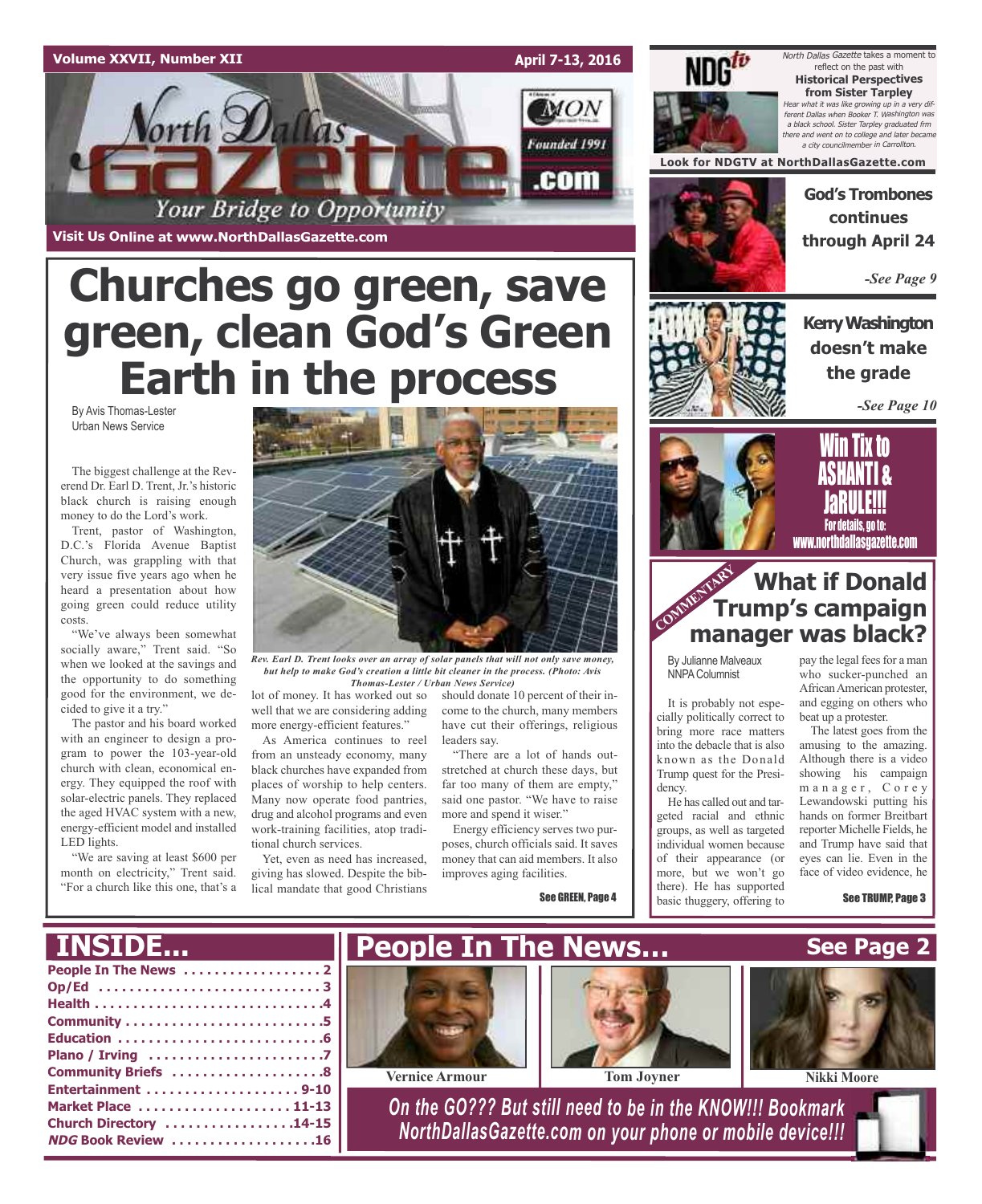#### **People in the News www.NorthDallasGazette.com**

The View.

she founded VAI Consulting and Training LLC. She also has written a book, *Zero to Breakthrough*, and appeared on a variety of programs including The Oprah Winfrey Show and

Her signature book, *Zero to Breakthrough* (Penguin  $2011$ ) chronicles the process she utilized to transition from beat cop to America's First African American Female Combat Pilot. She is an internation-

### **Vernice Armour**

(UT Dallas News) Vernice Armour faced plenty of obstacles along the path to becoming the U.S. Marine Corps' first African-American female combat pilot.

Armour, known as "Fly-Girl," told the audience at the Arts and Technology (ATEC) Distinguished Lecture Series event on March 22 that she applied a few times before the Marines accepted her. She also failed her flight test on the first attempt

Dressed in a khaki flight uniform and leather jacket, Armour gave an energetic

### **Tom Joyner**

The Tom Joyner Foundation and Paul Quinn College have partnered to increase the number of elementary school teachers with a STEM focus as part of the Teacher Quality Initiative (TQI).

The goal of the partnership isto increase the pool of strong teacher education graduates that will teach in the Dallas Independent School District. The partnership will be formally announced at a press conference at 10 a.m., April15 in the Flag Room at Dallas City Hall, 1500 Marilla



talk about how she stayed focused on her mission to become an attack helicopter pilot and then served two tours in Iraq. She repeatedly encouraged audience members to pursue their dreams

and keep moving forward in the face of adversity.

"Flight school was hard. Police academy was hard. Becoming a Marine was hard," Armour said.

She recalled a time when she wanted to quit flight school, but her mother told her to dry her eyes and get back to work because she had worked too hard to give up.

"When we hit the challenges and obstacles, what's your live-by phrase? What is it that moves you through that situation?" Armour asked. "Challenges and obstacles are inevitable. How you navigate and manage those challenges and obsta-

Michael Sorrell, president of Paul Quinn College, Lew Blackburn, board member, Dallas Independent School Board and State Sen. Royce

West are scheduled to attend. "As I've talked to administrators at school districts around the country, they have constantly complained about the need for more students to pursue a career in teaching, particularly those who have expertise in STEM areas," said Thomas Joyner, Jr., the Foundation's president and CEO. "This program is designed to get more students into teaching careers with partners who are eager to find and develop cles, that's the key." During her talk, Armour said that she has been asked

many times if she faced discrimination along the way. "When I felt friction or tension, it could have been for any reason," Armour said. "Friction and tension are normal. They're going to happen. However, we cannot afford to lose focus, cannot let drama affect our goals. When you let drama or outside things take you off course, what are you putting at stake, personally

She told the crowd not to wait for clearance to pursue their dreams, and challenged them to "create the

or professionally?"

them"

Paul Quinn's Michael Sorrell added, "Paul Quinn College has always been deeply committed to the students and families of the city of Dallas. Working with the Tom Joyner Foundation to help address the need for outstanding teachers in every child's classroom is yet another example of this focus. With this Teacher Quality Initiative, Dallas is taking yet another step towards ensuring that all of her children are college-ready by the end of their high school career."

The program provides a scholarship for undergradubreakthrough" themselves. "There aren't any ground controllers in life," Armour said. "It's up to you to give yourself permission to en-

gage." Among her many breakthroughs, Armour was the first African-American woman on Nashville's motorcycle police squad. She has played for the San Diego Sunfire women's professional football team. In flight school, Armour made the Naval Air Station's prestigious Commodore's List, received the Academic Achievement Award and was the top graduate of her class. After retiring from the Marines,

ate students preparing to become elementary school teachers with a strong STEM focus eight semesters of full tuition and fees scholarships. Students will follow a pre-designed sequence of courses for this program, and work as AVID (Advancement Via Individual Determination) tutors during the academic year. Most of the teacher education courses are designed using a 1/2 model (one hour of inclasslearning each week and two hours of in-class practicum, practicing what has been learned during

class discussions).

Joyner added, "We are

also working with other entities to provide some aweally recognized inspirational leadership keynote speaker for premier leadership conferences and Fortune 500 companies.

some summer seminars designed to enhance their knowledge in a variety of STEM areas each summer."

Interested students can apply for the scholarship at TomJoynerFoundation.org/t qi. If students are selected to receive the scholarship, they receive 1) Full tuition and fees for seven semesters at designated colleges; 2) Free summer seminars with master teachers using state of the art education technology; 3) Free online licensure preparation exercises and materi-

See JOYNER, Page 6

### **Nikki Moore**

Brunette bombshell Nikki Moore is the most electric talent to storm into Hollywood and a force to be reckoned with as she returns to her Texan roots as 'Sherry Jensen' in her highly anticipated new indie feature film Occupy, Texas, set to premiere at the Dallas Film Festival on Friday, April 15th.

Nikki plays high school guidance counselor, 'Sherry Hensen,' the ex-girlfriend of the protagonist 'Beau Baker,' whom he reconnects with along his journey of self discovery!

Written and produced by native Texan, Gene Gallerano, who also stars as the protagonist 'Beau Baker,' Occupy, Texas, follows a washed out 'Occupy Wall



Street, Dallas, Texas.

Dallas Mayor Mike Rawlings, Tom Joyner, founder and chairman of the Tom Joyner Foundation, Thomas E. Joyner, Jr., the Foundation's president and CEO,

Street' protester who has just received the devastating news of his parents untimely death.

Beau must leave behind the streets of New York and relocate back to upper middle classTexasto care for histwo teenage sisters and the family estate. He unknowingly sets out on a journey to reconnect with his past and himself.

Nikki stars opposite Peri Gilpin ("Frasier"), Reed Birney ("House of Cards," Changeling), and Lorelei Linklater (Boyhood).

Growing up in Houston, Texas, Nikki began her acting career at a young age in local Houston commercials, community-theater, and attended Interlochen Arts Camp. She moved to New York City at the age of eighteen to attend The New School University's prestigious where she graduated with a Bachelor of Arts in Theater, Writing, and the Arts.

During her time in New York City, Nikki studied with esteemed theater companies, teachers, and dance studios, including, Atlantic Theater Company, Moscow Art Theater Company, Broadway Dance Center and with

renowned coach, Allen Savage. After seven years as a New York City actress, Nikki moved to Los Angeles,

where she currently resides, to further pursue her acting career, and has since appeared in feature films such as *Soritity Row*, alongside Robert Belushi, Rumer Willis, and Jamie Chung, *The Babymakers*, alongside Olivia Munn, and *The Perfect Student*, alongside Michael Bower.

In addition to acting, Nikki enjoys boxing and trains at Freddie Roach's Wild Card Boxing Club in Hollywood. She also earned a Master of Arts degree in Clinical Psychology from Pepperdine University and enjoys giving back to the community through her work as a Psychotherapist.

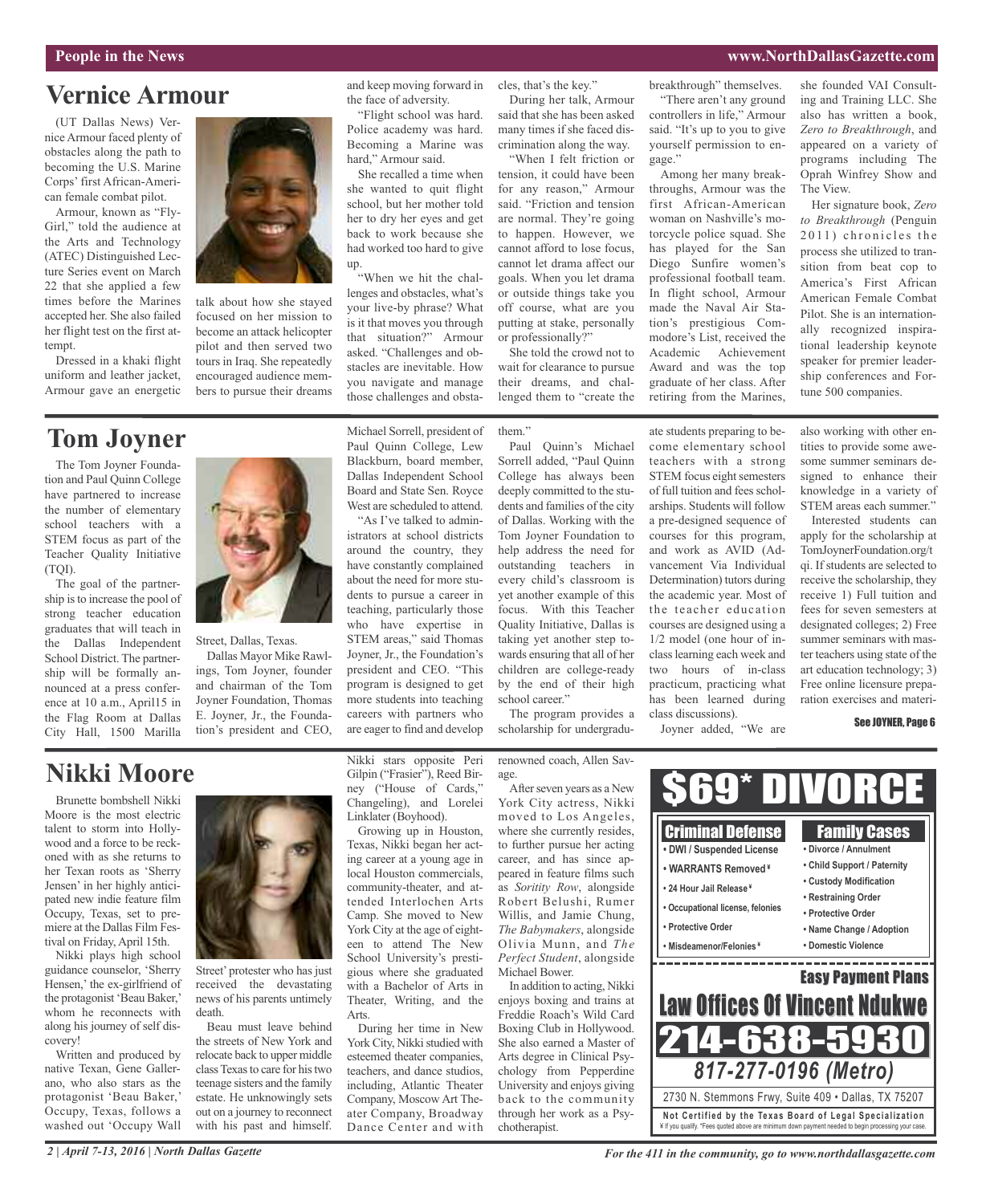### **www.NorthDallasGazette.com Op-Ed**



*North Dallas Gazette assumes no responsibility for unsolicited material and reserves the right to edit and make appropriate revisions.*

*"Do what you say you are going to do ... when you say you are going to do it.*

**Publisher's Office:** publisher@northdallasgazette.com

**Sales Department:** marketing@northdallasgazette.com

### **Editorial Department:**

editor@northdallasgazette.com

### **Online:**

www.NorthDallasGazette.com www.twitter.com/NDGEditor www.facebook.com/NorthDallasGazette www.pinterest.com/NDallasGazette

### STAFF

**Chairman Emeritus** *Jim Bochum 1933 – 2009*

**Published By** *Minority Opportunity News, Inc.*

> **Web Master** *Todd Jones*

**Special Projects Manager** *Edward Dewayne "Preacher Boy"Gibson, Jr. James C. Allen*

**Community Marketing** *Nina Garcia*

**Religious/ Marketing Editor** *Shirley Demus Tarpley*

### **Advisory Board:**

*John Dudley Myrtle Hightower Fred Moses Annie Dickson Cecil Starks Willie Wattley Coty Rodriguez-Anderson B. J. Williams Denise Upchurch Barbara Simpkins, ADVISORY BOARD SECRETARY*

*Ivy N. McQuain Terri Schlichenmeyer Nicole Scott Sonja Washington*

> **Editorial Writer** *LaRoyce Jones*

**Production** *Margaret Freelon David Wilfong*

#### **Advisory Board Committees:**

*Public Relations Planning and Implementation* Cecil Starks, CHAIRPERSON

*Business Growth Referral* John Dudley, CHAIRPERSON

*Program Policy Development* Annie Dickson, CHAIRPER

*Quality Assurance* Myrtle Hightower, CHAIRPERSON Coty Rodriguez

*The North Dallas Gazette, formerly Minority Opportunity News, was founded in July 1991, by Mr.Jim Bochum and Mr.Thurman R. Jones. North Dallas Gazette is a wholly owned subsidairy of Minority Opportunity News, Inc.*

## **NAACP applauds Supreme Court ruling on 'eligible voter' in Texas case**

The Supreme Court decision in Evenwel v. Abbott secures a major victory for voting rights and preserves a fair, stable rule for state and local governments, which may continue to rely on an inclusive "one person, one vote" standard that has long governed redistricting efforts. The decision also affirms one of the key principles—representational equality—which the NAACP Legal Defense and Educational Fund, Inc. (LDF) has long supported before the Supreme Court and in jurisdictions throughout the country.

Evenwel involved a sweeping attempt to redefine how redistricting is conducted and to undermine a bedrock constitutional principle that every citizen counts. Specifically, the appellants, two white voters from rural counties in Texas, asked the Court to force states to apply a new, nebulous "eligible voter" standard, as opposed to a total population count, in drawing state and local electoral districts. The use of an ill-defined "eligible voter" standard had the potential to confer second-class status on millions of people, particularly those living in urban areasin the United States, including children, people on the path to citizenship, those not registered to vote, and individuals unable to vote due to racially discriminatory felon disfranchisement laws.

Upwards of 75 million children, 13 million of whom are Black and, thus, not yet eligible to vote, would be have been counted out of the redistricting process had appellants prevailed. Indeed, appellants'case threatened to take America's redistricting process back to nefarious periods in our democracy similar to when Black people

were counted as 3/5ths of a person for redistricting purposes and expressly excluded from the body politic.

The Court's decision today vindicates the "one person, one vote" standard, which rightly takes into account Census-derived total population counts when apportioning voting districts. This standard has been applied universally for over 50 years by all 50 states and the thousands of localities within them. Moreover, this clear understanding of "one person, one vote" is already re-

#### See NAACP, Page 6

### **Where is the money for MWBE firms in the Irving Music Factory Project?**

*Letter to the Editor:*

It started out over nine years ago as the Irving Entertainment Center being developed by the Las Colinas Group, now it is finally under construction as the Irving Music Factory

tially "blaming the victim." Imagine that Corey Lewandowski was an African American man. Imagine that he nearly knocked down a White woman reporter. Can you hear the outrage? Can you hear the demands? Were Lewandowski African American, would he have been caricatured as a hoodlum or thug, pandering to the stereotypes? Or would Mr. Trump have had Black Lewandowski's back as

I am not surprised that Mr. Trump has condoned Lewandowski's violence, nor am I surprised that he's taken the "wuss" role by suggesting the reporter, who was attempting to get his attention, had "touched" him (and that maybe he should press charges). It is entirely consistent with his other campaign behavior. He has suggested that his supporters might "riot" if he does not get the Republican nomination. His amazing incivility adds to the

firmly?

with the ARK Group as the developer, and it is now time to ask where is the Minority and Womenowned Business Enterprise (MWBE) monies in this \$173 million dollar project? That is why I just submitted an Open Records Request today to the City of Irving requesting they give me the total number of dollars that have been spent to date on the Irving Music Factory with MWBE Firms. It is my un-

derstanding to date that millions of dollars have already been spent on the design and engineering phase of the project and allocated on leases for this project that just restarted construc-

See LETTER, Page 4

### denied touching Fields. He vaudevillian atmosphere of and Trump tried to dismiss her as "delusional," essen-**TRUMP,** continued from Page <sup>1</sup>

this bizarre campaign. How different would it be if Corey Lewandowski were Black?

A black man could not have put his hand on a white woman with impunity. If he did, he probably would not have had to wait more than a week to be charged for his transgression. He might have apologized, whether he were asked to do so or not, both from civility and from cultural conditioning. Trump and Lewandowski assumed that Michelle Fields, a White woman, could be thrown under the bus by two powerful, White men who called her a liar, delusional, and any other slur they could get away with. A Black man would not have had the luxury – he would have had to rush into rapid CYA (cover your hind parts) mode.

Those women who are supporting Trump need to be well aware of his propensity to disregard and disrespect women. Loyalty notwithstanding, Lewandowski's untoward behavior deserves some reaction – maybe not a firing, but some form of suspension, or something that suggests that a "hands on" campaign need not be literally hands on, or that the " ground game" that Lewandowski is often praised for does not mean that he should knock reporters down to the ground.

Those African Americans (and there are a few), who are supporting Donald Trump need to ask themselves what the reaction would be if Corey Lewandowski were Black. Would Trump be as supportive? Would others? And just for the record, who are the senior African Americans on the Trump team? Just asking. Not complaining, if there aren't any.

I am of the generation that used to play "what if" all the time. Knowing, but determined to imagine and speculate, what would happen if you flip the script. What if the White McKinney, Texas police corporal Eric Casebolt had pulled a blonde White girl by the hair instead of pulling the braids of the Black Dajerra Becton? Or, what if a Black officer, not Casebolt, had pulled a White

girl by her blonde locks? The very muted outrage that we heard when Becton was assaulted would have turned into a crescendo had a Black police officer had the temerity to assault a White teen.

Similarly, if a car full of Black plainclothes NYPD police officers had chosen to hassle a White mailman because he hollered at them, would there have been the same arrest and cover-up that has taken place in the White police officers in Crown Heights arrested Glen Grays and forced him to abandon his mail truck?

I am not sure why I play "what if" or "just imagine." We know that race still matters, and that matters still aren't fair. Still, as I watch Mr. Trump circle the wagon around Corey Lewandowski, I just have to wonder how different his reaction (and the public reaction) might be if Lewandowski were Black. Just wondering.

*Julianne Malveaux is an author and economist based in Washington, DC. Her books are available at www.juliannemalveaux.com or via Amazon.*



**Editor** *Ruth Ferguson*

**VP of Digital Marketing and Entertainment**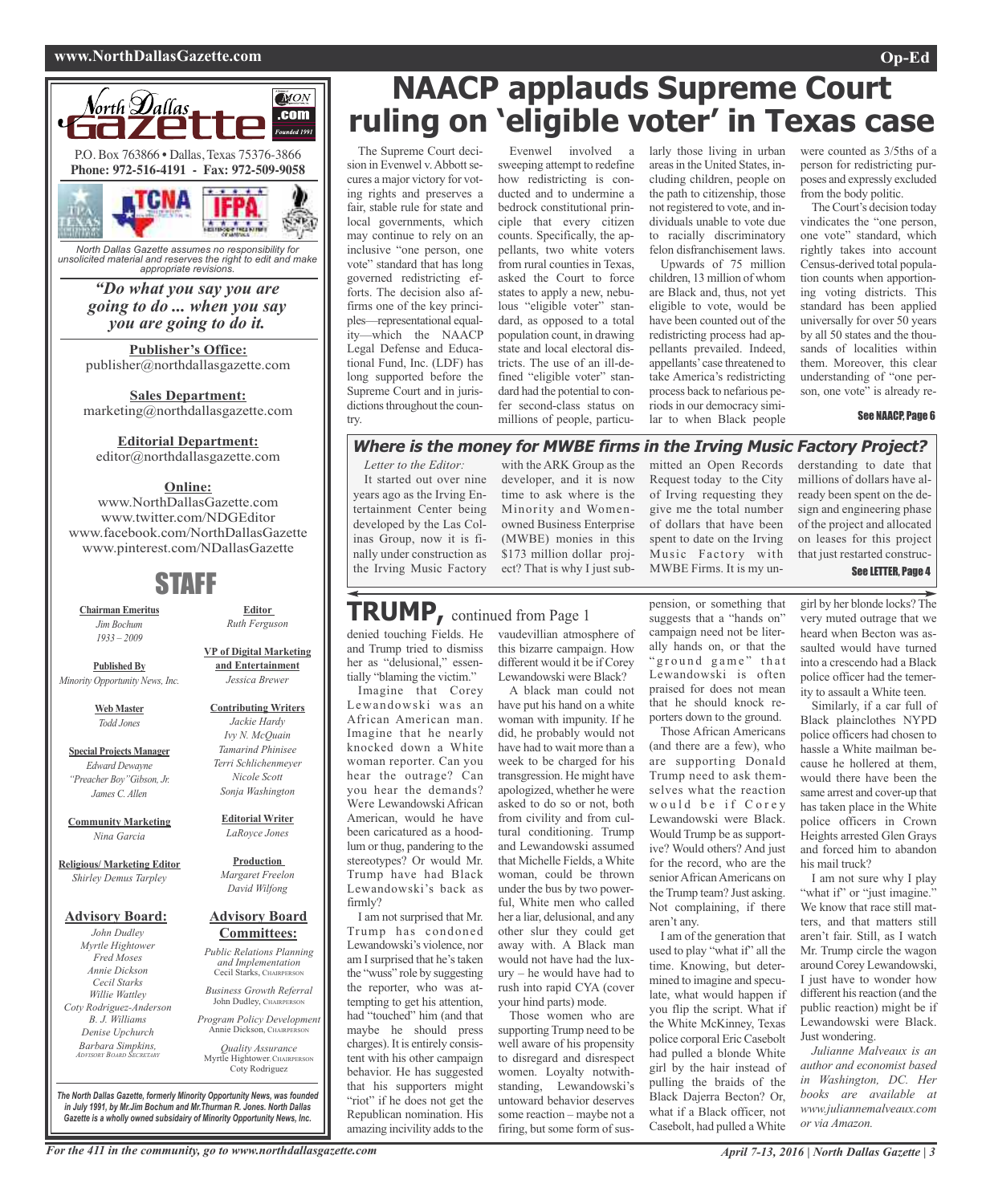## **Zeta Phi Beta hosting Bingo for Babies**

Zeta Phi Beta Sorority, Inc. - Kappa Zeta Chapter, invites guests to join them at their 4th Annual BINGO For Babies to raise money for stronger, healthier babies in support of the lifesaving work of the March of Dimes.

This afternoon of fun with a Kentucky Derby twist will be held at the DeSoto Civic Center, 211 E Pleasant Run Rd, in DeSoto.

Tickets are \$25 pre-sale, \$30 at the door, or \$250 a table (10 top). Dress in your

### tion only a few weeks ago. **LETTER,** continued from Page <sup>3</sup>

I am asking the City of Irving and the ARK Group to show us the monies that have already been spent thus far with MWBE Firms.

Many people worked for years to get the City of Irving to put in place an MWBE policy with MWBE Goals of participation.

The City of Irving and countless citizens have spent countless hours and numerous meetings , discussions, council meetings and executive sessions over the last nine years to get this Irving Music Factory to this point. I have gotten a verbal commitment from both Noah and Rick Lazes, the owners and heads of the ARK Group that they will

"Sunday Chic" or "race regalia" and join us for an afternoon of Kentucky Derby style fun, at our 4th Annual Bingo for Babies.

Contact Queen Ekobena for more information, 763- 443-9612 queen@advocatesofanferney.org.

comply with the city's MWBE Goals for a project such as this, and hopefully exceed them.

I have faith in the ARK Group that they will do what they say they will do in regards to MWBE participation in this project. I pray that they do because a lot of people who worked hard for all these years to get the Irving City Council to approve the Irving Music Factory. They did so be-

If you are not able to attend, they welcome your donation of items and or/funds. Please contact via email 2ndanti@kappazpb.org or call (214) 941-DOVE (3683) regarding donations and/or item pick-ups.

lieving this project would fairly include MWBE firms.

I anxiously await my first data to verify our trust that this is currently the case and will be the case throughout completion of the Irving Music Factory. *Anthony Bond, Irving*

**Cashews recalled due to possible glass pieces** Snyder's-Lance, Inc. is

initiating a voluntary recall for a limited amount of Emerald 100 Calorie Pack Roasted & Salted Cashew Halves & Pieces product, distributed nationwide, due to the possible presence of small glass pieces.

No injuries have been reported to date. We are recalling these products because they may contain small pieces of glass that could potentially cause injury. Although our investigation is ongoing, we believe the source of the



glass to be the raw cashews received from one of our suppliers under a specific lot code.

Emerald product affected by this recall include 100 Calorie Packs Roasted & Salted Cashew Halves & Pieces with "sell by" dates of Dec. 12, 13, 18 and 21, 2016.

## **GREEN,** continued from Page <sup>1</sup>

Energy modernization can be cost-prohibitive, experts said, easily topping \$50,000 for a moderately sized church. So, many jurisdictions offer no-interest or low-interest loans and will finance projects up to 100 percent.

Several private organizations and government agencies help churches go green. Washington, D.C.'s Joint Center for Political and Economic Studies partnered with the African Methodist Episcopal Church in a 2012 energy pilot program.

Con Edison covered \$68,500 of the \$178,000 cost of energy-saving boiler and pipe insulation last year at Harlem's Riverside Church, site of a 1990 speech by Nelson Mandela and the 1972 funeral of baseball legend Jackie Robinson.

The Environmental Protection Agency's Energy Star for Congregations program "certifies" churches as energy efficient. Rosemary Enobakhare, a supervisor in the EPA's congregations office, said some pastors are taking an activist role.

"Faith leaders understand that when it comes to environmental issues like a changing climate, minority

and underserved communities are suffering the most," she said.

The Rev. Dr. Eleazar Merriweather, pastor of Detroit's St. Paul AME Zion Church, which is on the EPA's "certified" list, said he regularly preaches energy conservation to his 225 members. His energy forum drew 200 participants in 2013.

"We had people there to teach them how to conserve on power so that their energy costs would be lower," said Merriweather. "That contributes to them being able to pay their bills."

Deacon William Gentry, CFO at suburban Maryland's First Baptist Church of Glenarden, said energy costs there have dropped 20 to 25 percent since its energy features were updated. It also has a recycling program.

"It is a church that strives to be fiscally prudent and ecologically sound," Gentry said.

Michael D. McAfee, a senior energy consultant with the National Utilities Refund, said his agency conducts energy audits to help churches determine how much they should spend and whether they

Energy auditors examine utility bills as far back as 48 months, identify overcharges and apply for refunds for their clients. McAfee said he has found a \$15,000 overcharge at Glenarden.

have been overcharged on

Trustee Robert Trent said Greater Mt. Calvary Holy Church in Northeast Washington is working with the D.C. Energy Department's Property Assessed Clean Energy program to finance a \$3-million energy upgrade. The Trents aren't related.

"There is a requirement by the city to go green. We are trying to be in alignment with what's going on," he said, adding that his 7,000 member church will save \$100,000-plus per year in energy costs.

Rev. Earl Trent said he appreciates that his church has reduced its carbon footprint and that his flock are good shepherds over the Earth, as the Bible says Christians should be.

But mostly he's happy that he has saved his congregation upwards of \$7,500 per year.

"We're always looking at the bottom line," Trent said. "We can use whatever we save to help people."



DISCOVER

**DARTable** GEM #43 **B.B. OWEN DISC GOLF COURSE** More at DART.org/dartable #dartable

4 | April 7-13, 2016 | North Dallas Gazette **State Assembly** For the 411 in the community, go to www.northdallasgazette.com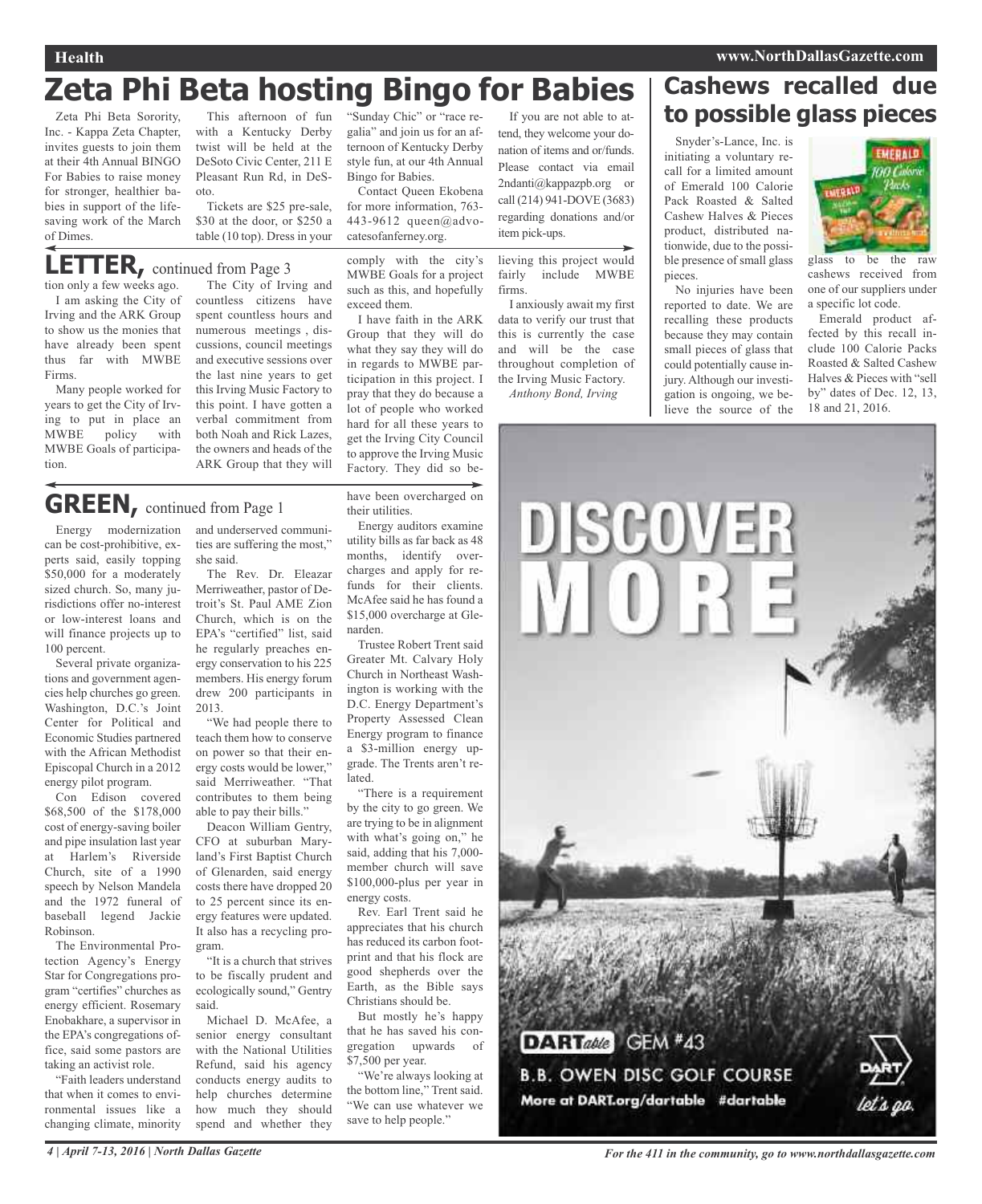### **www.NorthDallasGazette.com**

## **SBA offering loans to Garland and Rockwall tornado victims**

The Small Business Association (SBA) has acted under its own authority to declare a disaster following the denial of the state's appeal for a major disaster declaration for individual assistance, and is now offering low-interest federal disaster loans.

The disaster declaration for the Dec. 26, 2015 tornado makes SBA assistance available in Collin, Dallas, Denton, Ellis, Fannin, Grayson, Henderson, Hill, Hunt, Johnson Kaufman, Navarro, Rains, Rockwall, Smith, Tarrant, Van Zandt and Wood counties.



Low-interest federal disaster loans are available to businesses of all sizes, most private nonprofit organizations, homeowners and renters whose property was damaged or destroyed. \* Loans

up to \$200,000 are available to homeowners to repair or replace damaged or destroyed real estate.

Homeowners and renters are eligible for up to \$40,000 to repair or replace damaged

or destroyed personal property.

Businesses of all sizes and private nonprofit organizations may borrow up to \$2 million to repair or replace damaged or destroyed real estate, machinery and equipment, inventory, and other business assets.

SBA can also lend additional funds to businesses and homeowners to help with the cost of improvements to protect, prevent or minimize the same type of disaster damage from occurring in the future. Interest rates can be as low

as 4 percent for businesses,

2.625 percent for private nonprofit organizations and 1.813 percent for homeowners and renters with terms up to 30 years. Loan amounts and terms are set by SBAand are based on each applicant's financial condition.

Apply online at disasterloan.sba.gov/ela.

Beginning Monday, April 4, 2016, SBArepresentatives were on hand at the Dallas/Rockwall County Disaster Loan Outreach Center to answer questions about SBA's disaster loan program, explain the application process and help each individual complete their application.

**Community News**

SBA's Dallas/Rockwall County Disaster Loan Outreach Center is at Church in the City Relief Center (6005 Dalrock Rd., Rowlett, TX 75088) and is Open April 4 through mid-April, Monday – Friday, 9 am. – 6 p.m. (Contact – 800-659-2955 disastercustomerservice@sba.g ov).

Additional tornado recovery information is available on theCity of Garland's 2015 Tornado Information web page.

park at any of the downtown parking lots, which

Tickets for the fashion show are available for \$10 at the El Centro College Cashiers Office (2nd floor of the A building) until April 28. For more information contact Wade Hyde at whyde@dcccd.edu or

vary in price.

## **El Centro's annual Fashion Show is scheduled for April 29**

El Centro College's Annual Fashion Show "Main + Market," pushes the envelope of the Dallas fashion scene each year. This year's production on April 29 will feature vibrant, playful styles, structured, architectural and simplistic pieces, out of the box, avant-garde looks and even maternity and children's

wear. Guests will see all this and more in the collections of 17 graduating designers.

"Main + Market" Fashion Show is a collaboration of the Fashion Design and Fashion Marketing Departments of El Centro. Students, divided into ten committees from both programs, worked on this

fashion experience all spring semester to demonstrate their talents and creativity. Fashion Design Production Professor, Michael Anthony, says, "I try to push my students to achieve their best in their designs and in the execution of their final garments," and it shows in the precision of their work.

New this year: Prior to the Fashion Show, a showcase featuring work from students in the Architecture, Interior Design, Fashion Marketing, Food and Hospitality, and Welding programs at El Centro will display their work starting at 6 p.m. in the El Centro College Student Center. The showcase will be followed by an award and scholarship ceremony and finally, the Fashion Show will start at 8 p.m. in the Performance Hall (Room C130).

Guests are invited to ride DART, as all lines pass through the West End Station, just one block from El Centro College.

Guests who drive may 214-860-2739.

### **How to get hired right out of college with the right internship**

 $DIFFA/D$ allas has officially launched the DIFFA/Dallas Young Professional program for the 2016 fiscal season. The group consists of a mix of over 80 dedicated young professionals ranging from 21 to 34 in the Dallas-Fort Worth area. These individuals are devoted to help raise funds and awareness about HIV/AIDS in North Texas.

Longtime DIFFA/Dallas supporters and board members, Brittanie Buchanan

Oleniczak, Phil Harrison, HIV/AIDS in North Texas, Andrew Griffith, and Alison Johnson occupy the role of the program's chairs.

"The Young Professional program is an excellent opportunity for millennials to get involved and contribute to the success of the organization," said Brittanie Buchanan Oleniczak, DIFFA/Dallas Young Professional program chair. "The goal of this program is to extend our messaging as well as establish a legacy of DIFFA/Dallas future leaders and supporters."

about the impact of zation supported by Those looking to join the organization must have a passion for the cause, a love for fashion and design, as well as a strong drive to make a difference within the community. In addition to these qualities, members must commit to dedicating 20 hours of volunteer work to an AIDS Service Organi-

DIFFA/Dallas, as well as serve on one or multiple DIFFA/Dallas committees throughout the season.

DIFFA/Dallas held its inaugural Young Professional program kick-off event on Feb 18th at Whole Foods Market in Uptown.

For more information about DIFFA/Dallas or the DIFFA/Dallas Young Professional program, please visit DIFFADallas.org or email dallas@diffa.org.

### **Dallas' National Pan-Hellenic Council The Weekend 2016 in May**

**DIFFA/Dallas launches**

**Young Professional Program**

Local frats and sorority Back": sisters mark your calendars for The Weekend of National Pan-Hellenic Council (NPHC) on Friday May 13- 15 at various locations in Dallas, Texas. National Pan-Hellenic Council, Inc. - Dallas Chapter is "Taking it

• May 13 - Friday: To The

80's, PAN Mixer • May 14 - Saturday: To

The Our Neighborhood, Golf & Picnic a) 1 p.m. : NPHC-Dallas

Living Legends Picnic (Honoring Greek Reginald

Gray), City Park Pavilion 1, 211 W Belt Line Rd, Lancaster, TX 75146

b) 12 p.m.: NPHC-Dallas Invitational Golf Tournament, Country View Golf Course, 240 W Belt Line Rd, Lancaster, TX 75146

• May 15 - Sunday: To Church, Worship Service at Greater Bethlehem Baptist Church 10 a.m.

Please send email for questions or more information to president@nphcdallas.org.

Improving economic ment at an internship, can conditions have finally caught up to millennials, providing them with a brighter job market, according to the United States Department of Labor.

But a recent Federal Reserve Bank of New York report says the devil is in the details. Not all new college graduates are doing equally well. The kind of degree they earned is an enormous factor in the job hunt.

"There's no question that your field of study significantly alters your prospects, but even having chosen the right field is no guarantee," says Matt Stewart, an entrepreneur and co-founder of College Works Painting (www.collegeworks.com), an internship program that provides practical business experience for college students.

"How you approach your field, such as engageboost your professional prospects immensely." For example, interns

with College Works Painting operate their own house-painting business with hands-on guidance from mentors. They learn valuable leadership skills by functioning as leaders in a business.

"Unemployment for our alumni has remained at less than 4 percent, including when youth unemployment exceeded 16 percent a few years ago," Stewart says. "This kind of challenging yet fun student experience helps ensure a good career for college graduates right out of the gate."

He offers tips about what students should look for in an internship so they can gain the professional experience they need to land a job after graduation.

#### See HIRED, Page 13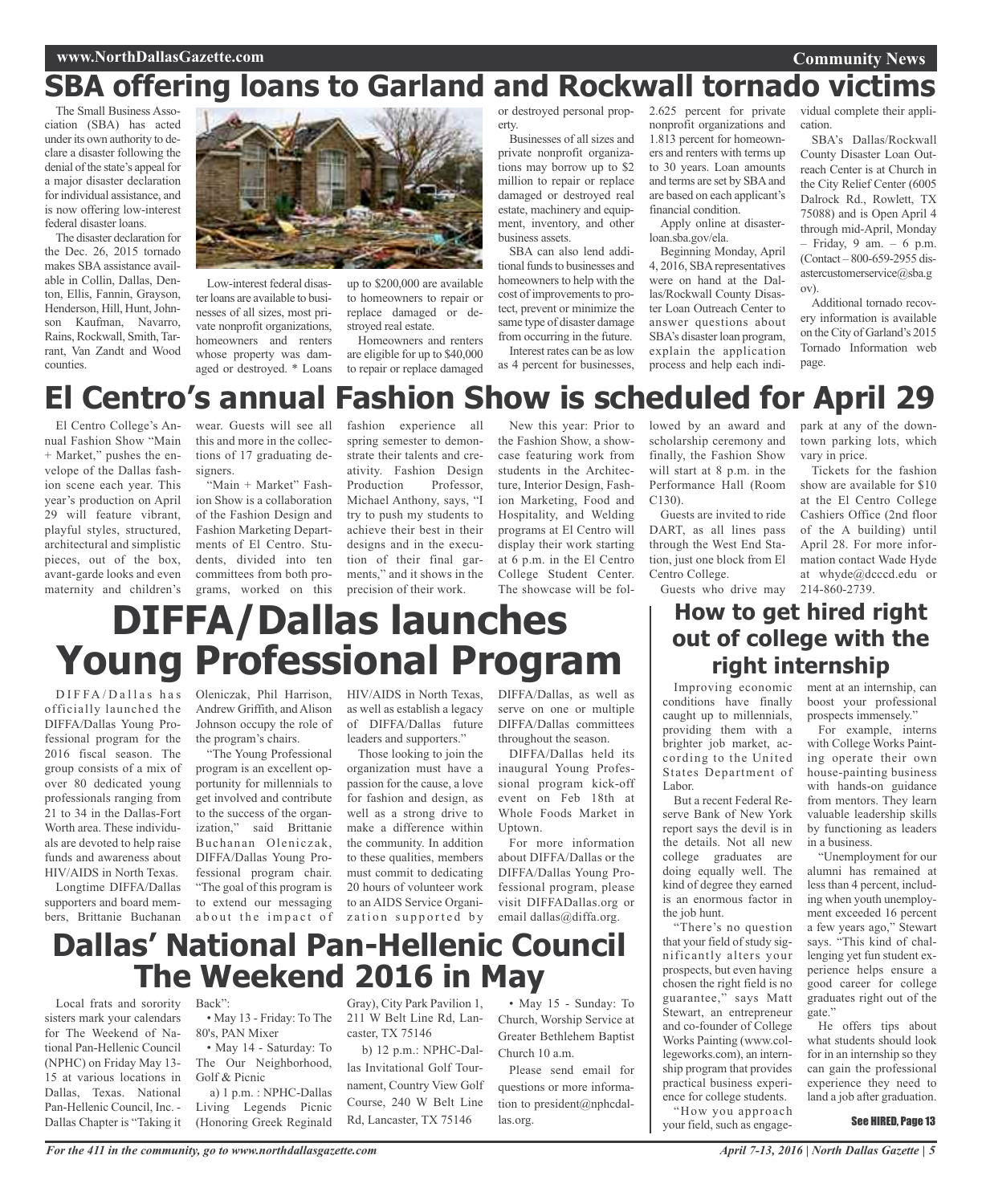#### **Education www.NorthDallasGazette.com**

### **Jay Z and his mom are offering scholarships for students needing a second chance**

Students who have either graduated from high school or earned their G.E.D. may apply. Minimum grade point average is 2.0. Students must have a strong desire to go to college and earn their degree. Students must also have a desire to

give back to their communities.

The scholarship fund was established by Gloria Carter and and her son Shawn Carter (better known as rapper/ business mogul Jay-Z) to offer a unique opportunity to stu-

dents who have been incarcerated or faced particular life challenges but still want to pursue higher education. The program gives them a chance that most other programs do not offer. The Carter Foundation is a firm believer in  $-$  \$2,500.

helping young people not only reach their career goals but also establish a secure future.

The deadline for this scholarship is on April 30th, and the award amount ranges from \$1,500



*Rapper Jay-Z and His Mom, Gloria Carter, Announce New 2016 Scholarship Program via the Shawn Carter Foundation*

## **Celebrity chef serves up breakfast for Garland HS students to teach about the importance of breakfast**

Breakfast is believed to be the most important meal of the day, and Garland ISD wants to make sure its students start their mornings off right. The district's Student Nutrition Services Department teamed up with local chef Taylor Kearney to host a cooking demonstration and tasting at Garland High School this spring.

"He demonstrated a new product we are offering," explained Assistant Director of Nutrition and Menu Operations Jennifer Craig. "This event kicked off our breakfast promotion. We hope to increase participation across the district, especially in high schools."



*Local chef Taylor Kearney serves students during a recent demonstration at Garland high School. (Photo: GISD)*

Introducing the chorizo taco, GISD partnered with the U.S. Department of Agriculture (USDA), Texas

### Hunger Initiative and Children at Risk for Kearney's visit. The Front Room Tav-

ern Executive Chef cooked

## **NAACP,** continued from Page <sup>3</sup>

garded as America's "de facto national policy" in legislative redistricting, enjoying overwhelming, bipartisan support among state and local governments. Today's decision reaffirms the guiding logic of this inclusive standard, which fosters access to electoral representation and constituent services for all people, regardless of race, sex, citizenship, economic status, or other characteristics, or whether a person chooses to or is able to vote.

Justice Ruth Bader Ginsburg, writing for the Court, made clear that "[a]s history, precedent, and practice demonstrate, it is plainly permissible for jurisdictions to measure equalization by the total population of state and local legislative districts." Justice Ginsburg further stressed, as LDF had urged in its amicus brief supporting

Texas and the Court has repeatedly held, that "districting based on total population serves both the State's interest in preventing vote dilution and its interest in ensuring equality of representation." As the decision explained, "[n]onvoters have an important stake in many policy debates—children, their parents, even their grandparents, for example, have a stake in a strong public-education system—and in receiving constituent services, such as help navigating public-benefits bureaucracies. By ensuring that each representative is subject to requests and suggestions from the same number of constituents, total population apportionment promotes equitable and effective representation."

In rejecting a contrary argument, Justice Ginsburg pointed out that "[a]dopting

voter-eligible apportionment as constitutional command would upset a well-functioning approach to districting that all 50 States and countless local jurisdictions have followed for decades, even centuries," and there is "no reason for the Court to disturb this longstanding use of total population." Importantly, the Court strongly signaled that it would be difficult to demonstrate another constitutionally permissible method of counting population for redistricting purposes that would not violate the "one person, one vote" standard and other traditional redistricting principles. Janai Nelson, LDF's As-

sociate Director-Counsel, hailed the decision: "More than 50 years ago, the U.S. Supreme Court, beginning with Gomillion v. Lightfoot, followed by Reynolds v. Sims, and through today, held that the Equal Protection Clause of the Four-

up turkey chorizo, scrambled eggs, bell peppers, onions, jalapenos, cilantro and salsa as students watched. He then handed out samples.

"I could smell it on the way in and wondered what was going on. This was a nice surprise," said GHS junior Dariuss Eckles.

"It tasted really good. I do not usually eat school breakfast but this makes me want to start," added classmate Jonathan Mercado.

While the obstacles to waking up and arriving on campus early enough for breakfast may be many, GISD wants its students to know the benefits are nu-

teenth Amendment of the U.S. Constitution requires that legislative districts be substantially equal in population." Ms. Nelson added, "Today, the Court has wisely — and unanimously — upheld this longstanding, unbroken line of cases, and recognized that the 'one person, one vote' standard has helped realize the constitutional promise of inclusion and equal access to America's representative bodies." "Prior to Gomillion,

Reynolds, and the Voting Rights Act, states used racially discriminatory tactics, such as electoral apportionment schemes, literacy tests, poll taxes, and outright prohibitions on suffrage, to exclude Black people from the political process," said Leah Aden, LDF Assistant Counsel and its lead attorney onEvenwel. "As a result, elected officials often ignored racial minorities in the making of important

merous as well.

"It helps with brainpower, math, science and testing," commented Shannon Jones, branch chief for school nutrition programs at the USDA. "It is just a good thing. It gets your energy going first thing in the morning, so that you can sustain throughout the day."

GHS students now have Kearney's visit as a reminder of that truth. And, the Garland native's presence will not soon be forgotten.

For more information about Student Nutrition Services initiatives, visit the department's website.

policy decisions that impacted their daily lives. It is only through the Civil War, key constitutional amendments, years of litigation, and other advocacy that America has begun to over**JOYNER,**

continued from Page 2

als; 4) Summer internship opportunities; 5) Job placement upon completion of the program.

The students must meet the following criteria: 1) Be graduating high school seniors or students in their first semester at Tarrant County College or Travis County College; 2) Be a biology or math major; 3) Have a 3.0 or better grade point average.

Representatives from school districts interested in learning more about the program can contact, Thomas Joyner Jr., president and CEO of the Tom Joyner Foundation, atthomas@tomjoynerfoundation.org, 972.789.1058.

come these obstacles to equal access to representation and to count every individual when electoral districts are drawn. Today's decision is affirmation of that history."

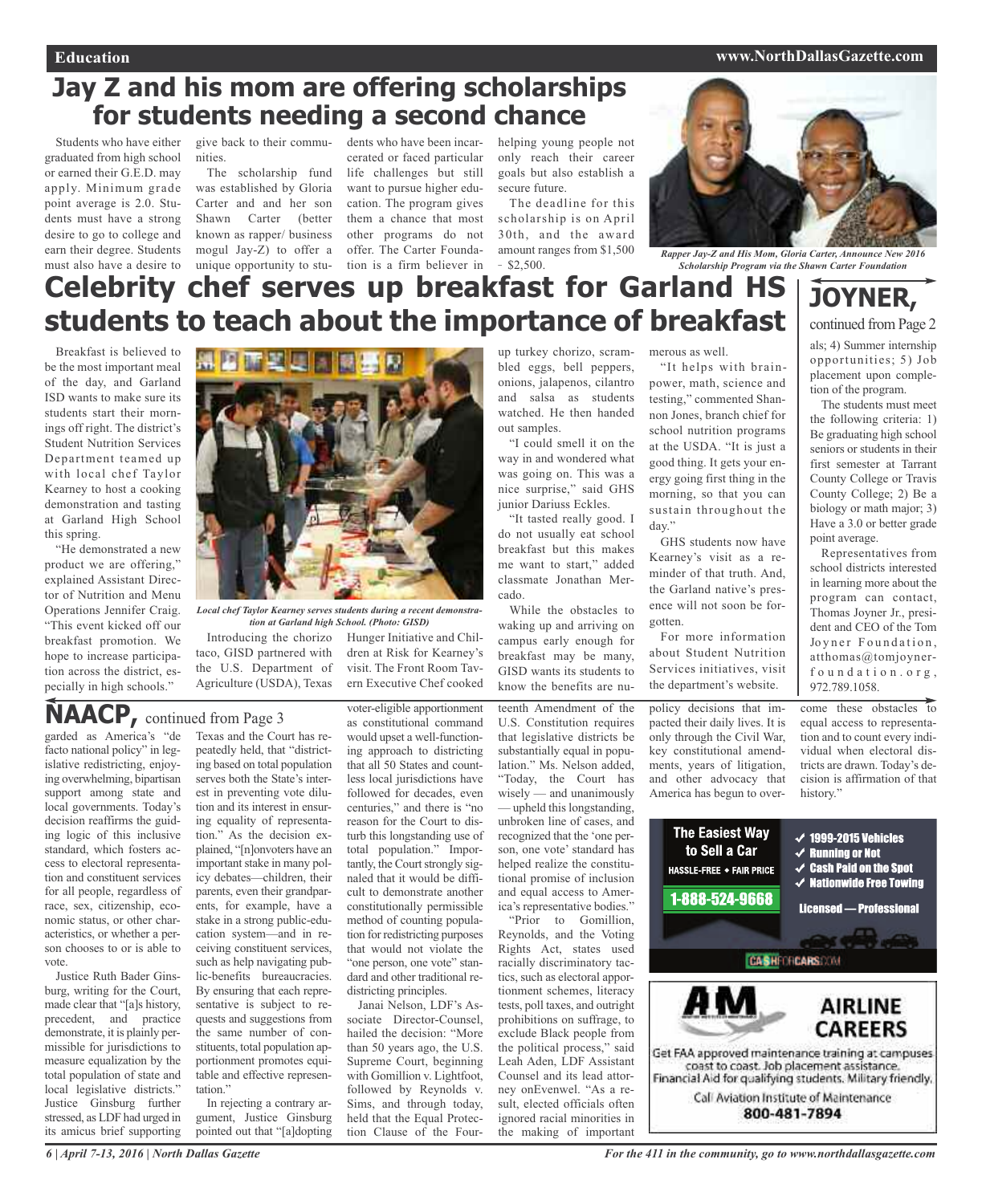Online registration is open for this week to Irving ISD's prekindergarten (PreK) program. For the 2016-2017 school year, Irving ISD is offering a halfday PreK to families that qualify, and full-day, tuition-based PreK at the district's three early childhood schools.

According to the Texas Education Agency, kids who go to prekindergarten: are more prepared for

kindergarten. · have better reading and

writing skills. do better in grades  $K -$ 

12.

Independent School Diame

· have better social skills, behavior and conduct.

· have greater success in life.

The addition/inclusion of a full-day, tuition-based PreK will offer opportunities for families who are interested in a full-day program or who do not meet the requirements of the halfday program.

"Irving ISD has a number of programs designed to

help students reach their maximum potential," says Superintendent of Schools Jose L. Parra, Ed.D. "A fullday prekindergarten program is one more opportunity we have to prepare students for their future. Our full-day PreK classes will give students a strong foundation for reading, writing and problem solving. When students step out of PreK in the spring, they are prepared for the academic and social expectations of school."

Benefits of full-day PreK in Irving ISD include:

• Rigorous curriculum

prepares students for kindergarten and their future.

• Certified teachers are focused on the academic, social and emotional needs of 4 year olds.

• Cost of \$100 a week for the full-day PreK program is competitive, compared to local private schools and daycare facilities.

• Instruction is all day, like grades K-12.

• Classes will be held at one of the three early childhood schools in Irving ISD, designed for young learners.

• The Amadi Guess Foun-

dation provides an afterschool program at no additional cost.

To be eligible for fullday, tuition-based PreK: • C h i l d a n d parent/guardian must be an Irving ISD resident.

• Child must be 4 years old on or before September 1, 2016.

To be eligible for free half-day PreK:

• Child must be 4 years old on or before September 1 , 2016.

• Meets one of the following requirements:

o family income based on federal lunch program

o primary language other than English

guidelines

o homeless (according to McKinney-Vento definition)

o dependent of one who is currently in active military service, was injured as a result of active military service, or is the survivor of one killed in active military service

o child who currently or has ever been in the foster care system (requires a letter from the Department of Family and Protective Services)

See PRE-K, Page 8

## **Plano Receives Prestigious State Environmental Award, \$310K**

The City of Plano has won one of the most coveted environmental and community improvement honors in Texas. Keep Texas Beautiful recognized Plano as one of 10 winners of the 2016 Governor's Awards for outstanding community improvement. As a result, Plano will receive \$310,000 for a landscaping project along a state maintained right-of-way.

The City is among ten winners that will share \$2 ing from the Texas Department of Transportation.

Judges chose the winners based on their achievements in seven environmental and community improvement areas: community leadership and coordination, education, public awareness,

litter prevention and cleanup, litter law and illegal dumping enforcement, beautification and community improvement, and solid waste management.

The GCAA program has

recognized outstanding communities for more than 49 years, with TxDOT providing landscape funding since 1986.

Keep Texas Beautiful will formally recognize and award Plano during its 49th Annual Conference in Sugar Land from June 20- 22, 2016.

Plano has been a Keep Texas Beautiful affiliate since 1991.



**Win Free** NDG Prizes & **MDI Tube** Giveaways! **Subscribers** Be among the first 100 NDG YouTube subscribers and win prizes & giveaways to the hottest concerts and events in the DFW area.



Search for and subscribe to the **North Dallas Gazette Channel on** YouTube



For the 411 in the community, go to www.northdallasgazette.com April 7-13, 2016 | North Dallas Gazette | 7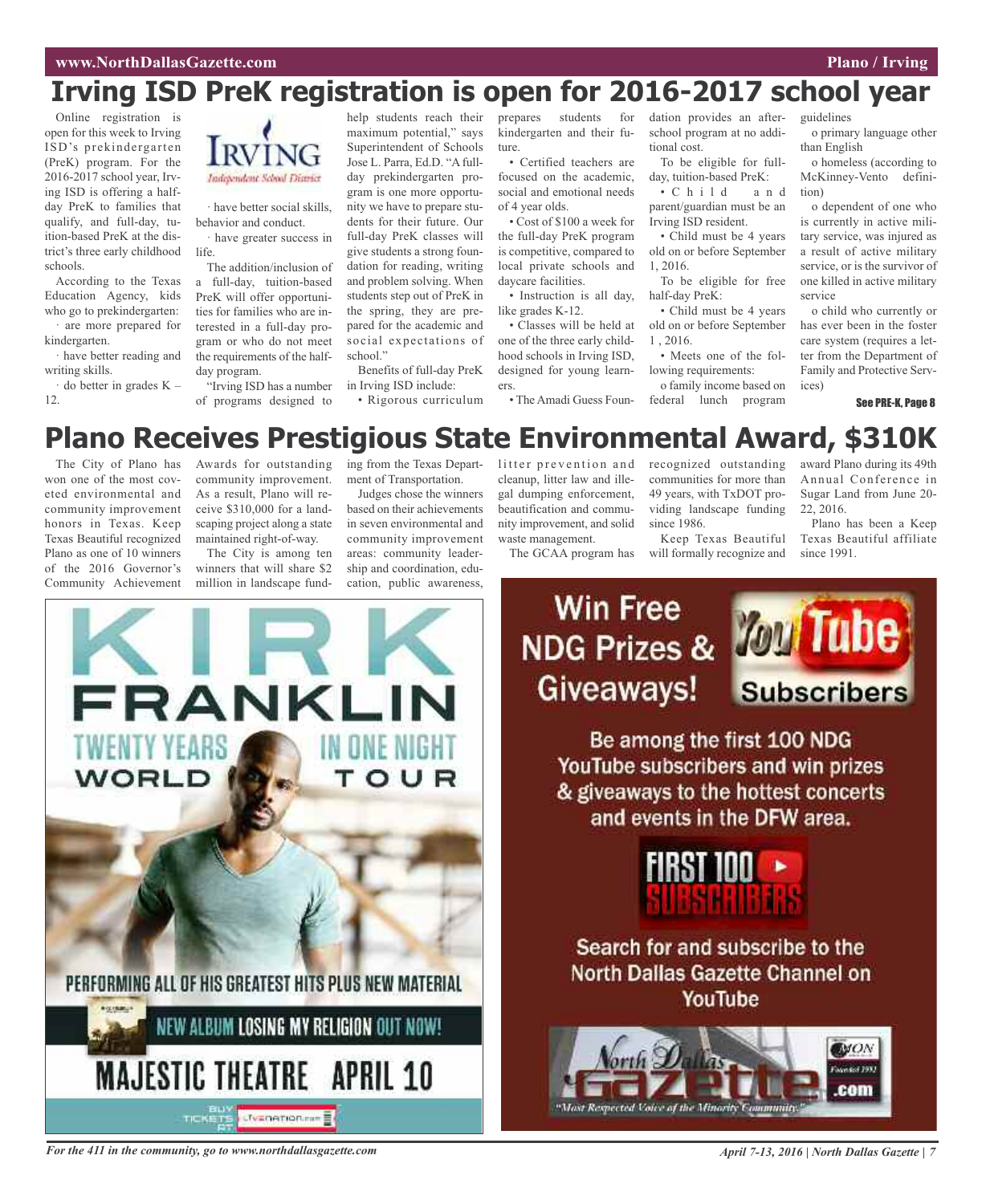

### **CARROLLTON Battle of the Bands slated for downtown**

Calling all bands to compete in Downtown Carrollton on Saturday, April 30 for the chance to perform at the City's 7th Annual Festival at the Switchyard.

The competition will begin at 5 p.m. in the Downtown Square (1106 S. Broadway Street) and bands will perform in the gazebo structure. There is no fee to sign up and the event is rain or shine.

All bands will perform three songs no longer than six minutes each. Time slots will be assigned randomly. The performance must be suitable for a family audience. Band names, lyrics, appearance, and performances must be free from obscenities and references to drugs, sex, or alcohol.

There are cash prizes for

complete list of rules, judging criteria, and to fill out an application packet, visit cityofcarrollton.com/battleofthebands.

### **FORT WORTH Pancake picnic benefits children's medical center**

The 3rd Annual Junior League of Fort Worth Pancake Picnic, benefiting Cook Children's Medical Center, is scheduled for April 9, 2016 and will take place at Cook Children's.

This event is about more than pancakes. It is a day when children get to leave their hospital rooms, forget about their sickness and enjoy being a kid. It is a way for the Junior League of Fort Worth and our entire community to show our support to a medical center that has touched so many lives. Most importantly, it is a way for us to all come together and celebrate one another.

The morning will be filled with a delicious breakfast for all to enjoy and fun family activities including a game truck, photo booth, art projects, face

the top three acts. For a painting, a dunk tank and more!

### **GARLAND Garland Heritage Celebration**

Two days of activities will commemorate important milestones in Garland's history including two opportunities to celebrate the City's 125th birthday.

During the third annual Garland Heritage Celebration, Downtown Garland will feature free movies, a vintage car show, history lectures and a birthday celebration including cake, lemonade and an official City Proclamation by Mayor Douglas Athas. Learn more and see a schedule of events at GarlandHeritage.com.

### **RICHARDSON Wildflower Art & Music Festival slated for May 20-22**

A star-studded variety of local and national musicians and artists from around the country are set to perform at Richardson's Wildflower! Arts and Music Festival May 20-22 in Galatyn Park. The three-day

**NAMES** 9115-11 2016

event is North Texas'largest music festival.

A complete list of performers and venues as well as ticket information can be found online at www.wildflowerfestival.com. Tickets go on sale April 18—single day adult tickets are \$25 and three-day passes are \$40. Admission for children ages 5-12 is \$5; there is no charge for children ages 4 and under. Single tickets may be purchased online or at the gate; passes will be available online or at any Metroplex Tom Thumb store.

Richardson residents may receive up to six adult tickets per festival day per household at a discounted price of \$12; see purchase locations and proof of residency details online.

### **April is a month of volunteerism**

Since 2012, the City Council has designated April as a "Month of Volunteerism" to encourage residents to volunteer their time for the betterment of the community. The City offers several ways to volunteer through its facilities and special events, and has partnerships with or supports (through grant funding) many nonprofits in the community that offer additional volunteer opportunities.

For a full list of volunteer opportunities through the City of Richardson, visit www.cor.net/richardsonvolunteers.

### **SACHSE Inaugural water expo planned for April 9**

Sachse's inaugural water expo, called H2O XPO, is scheduled for Saturday, April 9 at the City Hall Amphitheater, and water customers who attend and sign up for the Water My Yard program can take advantage of a rebate on their water bills, says Teresa Savage, Finance Director.

The City Hall Amphitheater is in the center of the City Hall complex, 3815 Sachse Road. The H2O XPO is free and features booths and exhibits on a variety of ways to conserve water, save money and get a handle on the irrigation of lawns and landscapes. It starts at 11 a.m. and continues until 2 p.m. A free hot dog lunch will be served by employees of Atmos Energy, which is also the lunch's sponsor. Farmers Electric Cooperative is the expo's title sponsor.

In addition to the booths, a 45-minute presentation by author and syndicated radio host Howard Garrett, known as The Dirt Doctor, will be held in the Council Chambers at 12:15 p.m.

### **PRE-K,** continued from Page <sup>7</sup>

PreK programs is now available online at www.irvingisd.net/registration. Staff at the early child-

Registration for both hood schools will be available between April 4 and May 20 (from 8 a.m. to 2 p.m.) to assist with the online registration process, process required paperwork, begin the eligibility process and enroll. For additional information

about the PreK programs, visit www.irvingisd.net/prek or call 972-600-5050.



Let Us Get You The Help & Money You Deserve

Auto Accidents 18 Wheeler Wrecks Slip & Fall

# (214) 749-0040

We Also Handle Criminal Defense & Wills and Probate

Gina Smith & Associates (214) 749-0040



**Free Parsonol Injury** Consultation:

**U.S.ARMY** START YOUR JOURNEY.<br>START PUSHING YOURSELF EVEN FURTHER.<br>START A NEW EXPERIENCE.<br>START BUILDING YOUR CAREER.<br>START MOLDING YOUR STRENGTHS.<br>START AHEAD OF THE CROWD.<br>START DISCOVERING NEW TALENTS. **START STRONG** ru's strong. T

For more into on how you can start your journey to becoming an Army efficer, centert Easle Smith at 817-257-646f<br>Army ROTC programs are evaluate at TCU, Baylar Jisversity and UNT. Call today!

*8 | April 7-13, 2016 | North Dallas Gazette*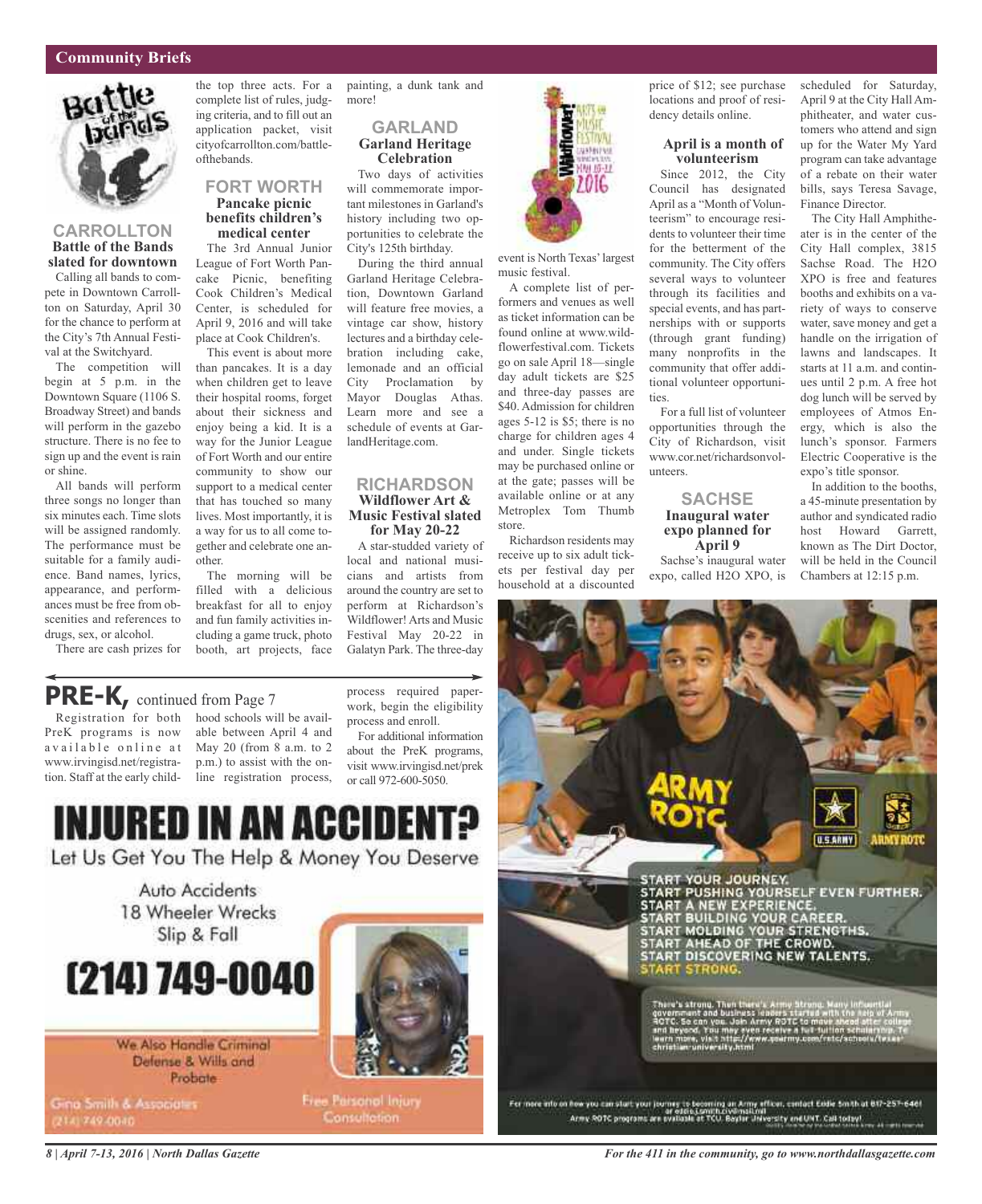## **Win tickets to Honest John at Comedy Night at the Muse**

Look we all need a laugh. two! Shake off the stress of the week with a night filled with laughter at TBAAL's Comedy Night at the Muse Featuring Honest John on April 29 and April 30 9 p.m. each night. NDG readers can visit our Facebook and Instagram pages for details on how to win tickets for

telling jokes at night and working as a nurse during the day eventually landed HONEST JOHN on the stage of BET's "Comic View," HBO's "Def Comedy Jam" and "Showtime at TBAAL.org for \$15 per the Apollo."

Running around L.A. come up to me on the street "When people would and ask where I was going to perform next, that's when I quit my job as a nurse and started doing comedy full time!"

> Tickets are available at show.

## **Victor McGlothin is featured speaker at TeCo on April 9**

tions, Inc. announces the second installment of its 2015-2016 speaker series, From Page to Screen with Victor McGlothin, a lecture and book signing event featuring 13-time bestselling author and filmmaker, Victor McGlothin. He will speak about his journey overcoming poor reading skills as a student to the successful author and filmmaker he became.

As a National Bestselling Author who almost lost a college athletic scholarship due to poor reading skills, McGlothin ultimately overcame that obstacle and completed a Master's Degree in Human Relations and Business, published 14 books and produced three films. On April 19, 2016 McGlothin's most recent film production, Texas Voodoo Zombies, will make history as the first black zombie film since the 1970's. He is currently producing two TV series pilots to promote local acting talent in Dallas, where he lives with his wife and sons.

As a member of TeCo's Board of Directors, Emma Rodgers serves as chairperson for the program committee, developing the speaker series. She recommended McGlothin as TeCo's next speaker because they wanted to attract the attention of local book

TeCo Theatrical Produc-club members and give them the opportunity to meet McGlothin, she said.

"There haven't been a lot of opportunities for book club lovers to connect with authors like they use to do back in the day when we were open, so this will be an opportunity for that to occur," Rodgers said.

For 30 years Rodgers coowned and ran Black Images Book Bazaar, the oldest African American book



*Victor McGlothin is the special* See TECO, Page 10 *guest speaker at TeCo*



## **God's Trombones continues at Jubilee through April 24**

This timeless Jubilee classic with book by Jubilee Theatre founder Rudy Eastman and composer Douglas Balentine, has been among the most popular productions in the legacy of Jubilee Theatre's rich history. Staged multiple times since the theatre was founded in 1981, God's Trombones is a musical celebration that promises to lift your spirits and rock your soul. Enjoy the uplifting production through April 24.

A stellar cast of twelve seasoned actors will join the production of God's Trombones, including three actors who were part of the original cast production in the 1989-1990 Season.



*Mandi Green faces temption from Steven Griffin's devilish character. (Image: Jubilee/Buddy Myers*

Performances continue through Sunday, April 24, 2016. Evening performances are at 8:00 p.m. on Thursday, Friday and Saturday. Matinee performances are at 3:00 p.m. on Saturday and Sunday. The tickets are \$24 for Sat. Sun. Matinee and Thurs. Eve. Apr.  $2 - 24$ ; and \$28 Fri. Sat. Evening Performances Apr.  $1 - 24$ .

Visit www.jubileetheatre.org for more information.

**Based on the Sermon Poems** of James Weldon Johnson **Book by Rudy Eastman** Music and Lyrics by **Douglas Balentine** Directed by Gloria Abbs



### On Stage March 25 - April 24, 2016

First Jubilee classic with book by Jubilee Theatre lounder Rudy Eastman and<br>Theatre's rich history. Stared multiple times are our theatre was founded<br>Theatre's rich history. Stared multiple times are our theatre was founde

www.jubileetheatre.org Phone 817-338-4411

**Enter to Win! Ticket Giveaway**

*NDG Entertainment Ticket Giveaway!!! Visit us on Facebook to win tickets to see Ashanti & JaRule in concert,Saturday, April 9,2016*

*Do you have an upcoming event? Contact NDG Entertainment at jbrewer@northdallasgazette.com*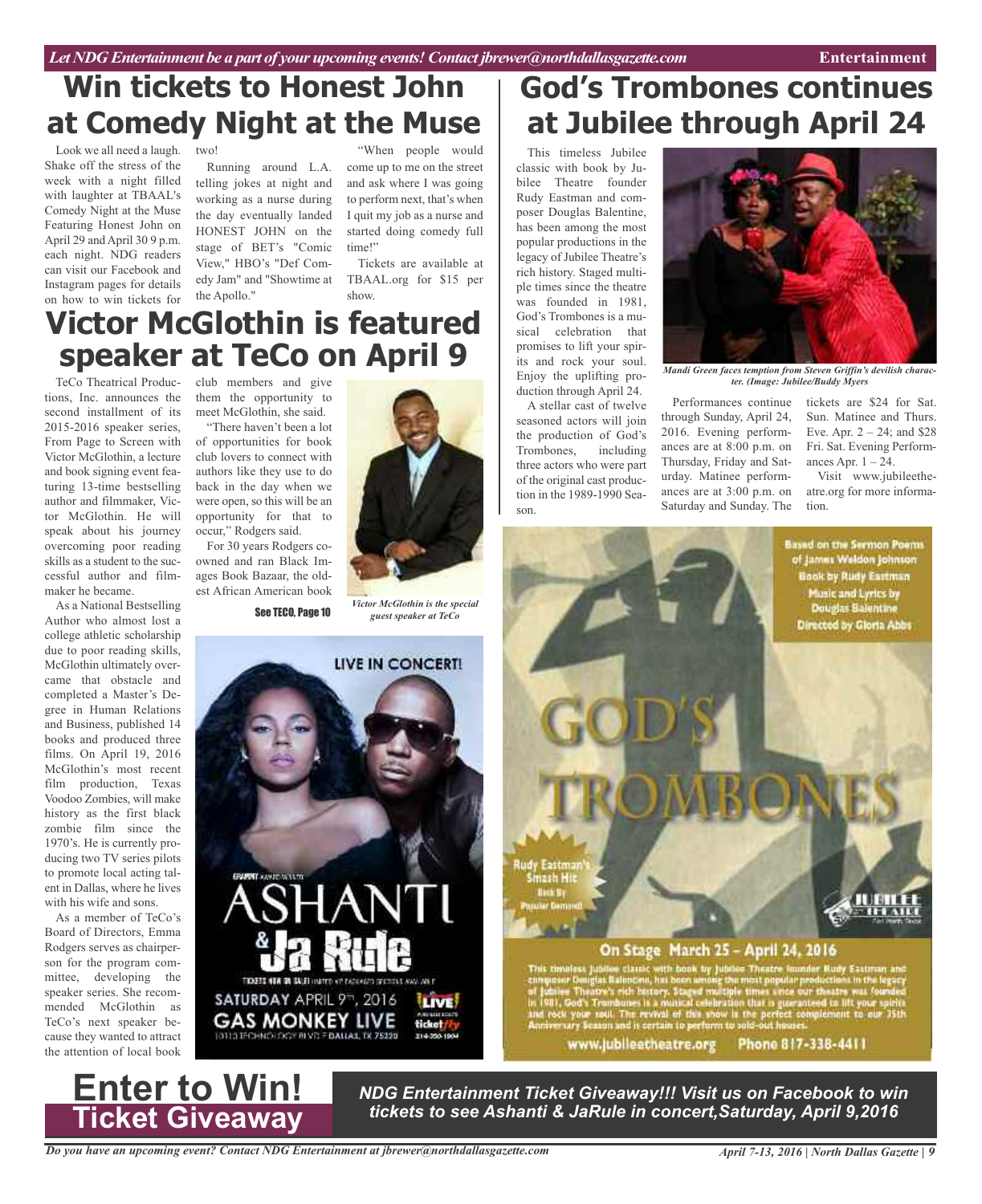### **Still time to win free tickets to see Kirk Franklin on Sunday**

Kirk Franklin is going to lead the Majestic Theatre congregation in song and praise this Sunday, April 10 at 7:30 p.m. So plenty of time to get fed at church Sunday morning, enjoy a good family meal and nap and be ready to celebrate Sunday night.

You can STILL win tickets visit our Facebook or Instagram account for more details! We are asking readers to share their favorite

Kirk Franklin song from the 20 years of music he has provided. So far selections have included his latest Happy all the way back

to If You've Been Delivered. What is yours?

Don't want to risk not winning, visit LiveNation.com for a ticket.

## **Apparently even Kerry Washington is not good looking enough for Adweek**

By Ruth Ferguson *NDG* Editor

It is a crying shame when a woman as lovely as Kerry Washington is so unworthy in the eyes of editors that she requires photoshopping to the point SHE barely recognizes herself on their cover. Did they not know this is Olivia Pope and she don't play … they should have asked somebody!

No need to ask now because when she saw the hacked photoshop job they did on her – Ms. Washing-



ton did not bite her tongue. I mean honestly look at the photo, if I did not know it was her, it would not occur to me that it is Kerry Washingon.

On Facebook Washing-

unsuspecting women in major metropolitan cities.

**TECO,** continued from Page <sup>9</sup>

store in the area, before it closed in 2006. She first met McGlothin at her book store when he came to her with his first self-published novel.

She stayed in contact with him and watched his success grow over the years. She likes his writing style and hopes that readers will be inspired to read his books and writers or wouldbe-writers will learn valuable information.

"I hope they get tips on how to write, strategies for åwriting, how he collects data in order to write, the kind of research that he does. That he would give them the fundamentals of what is required to be a good writer and write a book that is believable," Rodgers said.

McGlothin's most sought after titles include The Secrets of Newberry, where he explores the themes of race in 1955 New Orleans via the spirited capers of his two protagonists, cat bur-



always celebrate it when a

ton stated:

respected publication invites me to grace their pages. It's an honor. And a privilege. And ADWEEK is no exception.

"So… You know me. I'm not one to be quiet about a magazine cover. I

I love ADWEEK. It's a publication I appreciate. And learn from. I've long followed them on Twitter. And when they invited me to do a cover, I was excited and thrilled. And the truth is, I'm still excited. I'm

The lecture will take

proud of the article. And I like some of the inside images a great deal. But, I have to be honest… I was taken aback by the cover.

"Look, I'm no stranger to Photoshopping. It happens a lot. In a way, we have become a society of picture adjusters – who doesn't love a filter?!? And I don't always take these adjustments to task but I have had the opportunity to address the impact of my altered image in the past and I think it's a valuable conversation.

"Yesterday, however, I just felt weary. It felt strange to look at a picture of myself that is so different from what I look like when I look in the mirror. It's an unfortunate feeling.

"That being said. You all have been very kind and supportive. Also, as I've said, I'm very proud of the article.

"There are a few things we discussed in the interview that were left out. Things that are important to

See ADWEEK, Page 13

**NDG Winners Circle: Ashanti and Jaheim winning entries**

Congrats to our Instagram Winner @txrealtormesia for her #NDGGiveaway entry "You know my b-day is April 9th & what better way to celebrate than with my sis who's #alwaystherewhenyoucall #alwaysontime #follow #ndgentertainment #gasmonkeylive @ashanti@ruleyorkcity. She and her sister  $@$ shoniestylist won tickets to the Ashanti & JaRule concert April 9th, at Gas Monkey Live!

Congrats to our #NDG-Giveaway Facebook Winner Mr. James Williamson, for winning tickets to Jaheim & Vivian Green! He said his favorite Jaheim Song that he couldn't wait to hear was "I forgot to be your lover."

Still time to win tickets to JaRule & Ashanti! Facebook winner will be announced, Thursday April 7,2016. Don't miss out!



*NDG Entertainment Ticket Giveaway!!! Visit us on Facebook to win tickets to Comedy @ the Muse: Honest John*

*Do you have an upcoming event? Contact NDG Entertainment at jbrewer@northdallasgazette.com*

glars Bones Arcineaux and Hampton Bynote; and his long-awaited new release, Schemers, a game of high stakes pay-to-play where con-artists seduce wealthy, place on April 9 at 3 p.m. at the Bishop Arts Theatre Center, 215 South Tyler Street, in Dallas. Tickets are  $$18 - $28$  and can be pur-

chased by calling the box office at (214) 948-0716 or visiting the website at www.bishopartstheatre.org.

### **North Dallas Gazette** The most popular source for entertainment events!

Norde Bullist Giazzia is the favors i-granity. declination for DFW remain, with more than 15,000. muth) arise salestiq. ILOU walls see pyer<br>ricelates, and SLID wells noninter scalentiff Former with North Dollar George and by as get the and out cheet veer use emissional. **Contact: V/P of Entertainment** Ms. Jessica Brewer to find out have conomical it. is to get optimum exposure. 972-665-0170 **IF TOUR** mi im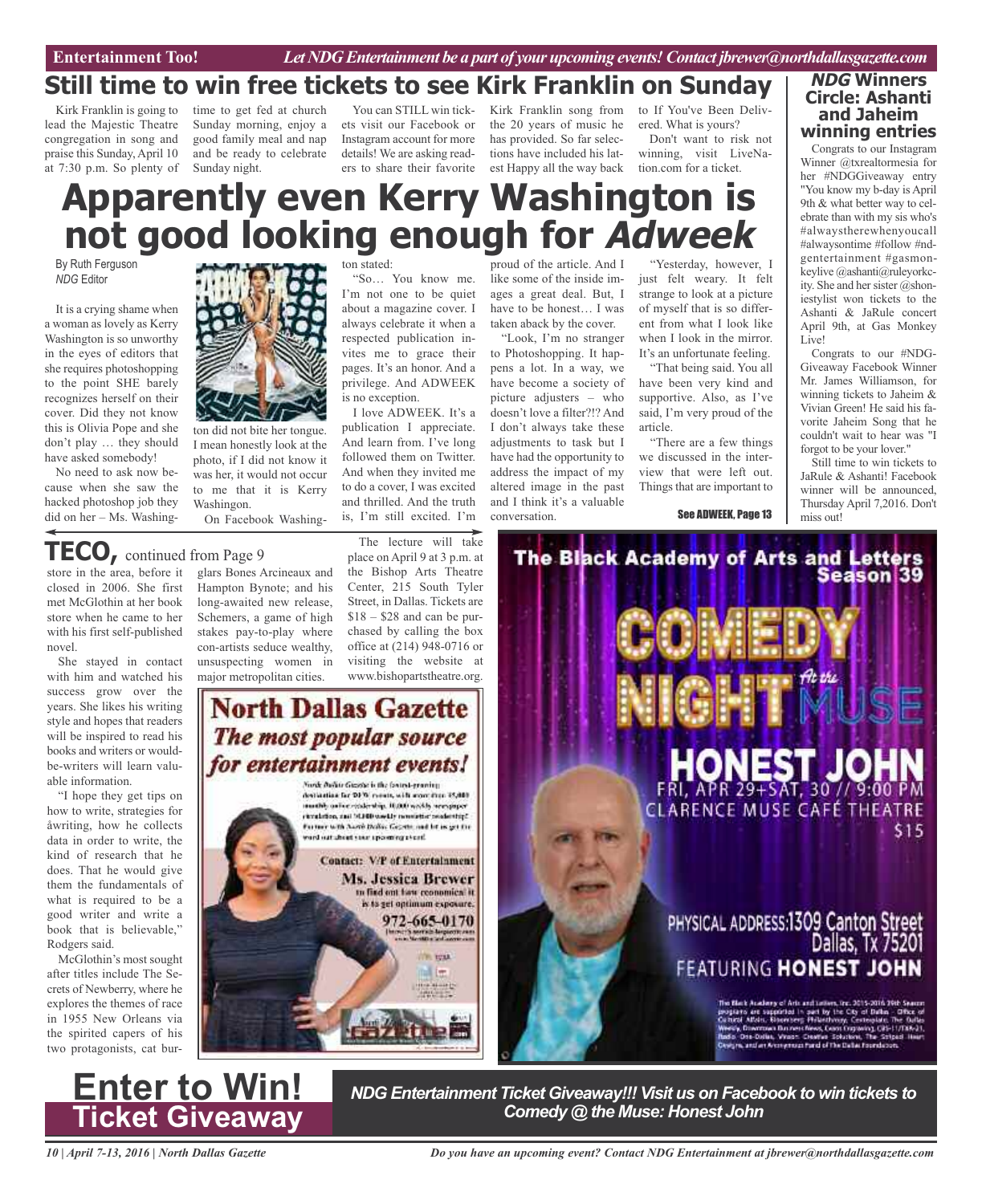### **Market Place**

# **Are you overlooking these important tax tips?**

Whether you're a smallbusiness owner, a corporate executive or a professional looking to retire soon, you don't want to leave potential tax-deferrable options by the wayside, says Mark Chandik, president of FDP Wealth Management (www.fdpwm.com).

"That's money in the bank – at least it could be," he says. "Don't look at it as a trick. Legally, if it meets certain criteria, it's your money!"

While many taxpayers simply don't know what they're missing, others think they know exactly what they're doing. The problem in both scenarios is that most will simply do this year what they've done in previous years, which could cause them to pay a higher tax bill than necessary.

Chandik, a veteran financial professional and author of "10 Financial Strategies for the Smart Investor," says

vil. there are several areas to explore in saving money on

taxes this year. • Insurance products offer

an advantageous tax status. These products include both life insurance and annuities. Regardless of how you see the performance of these products, they have a unique tax status. Life insurance cash values can grow tax-deferred and may be accessed tax-free for supplemental retirement income. Annuities also offer complete tax deferral during the accumulation period.

• The type of investment vehicle can make a big impact on tax efficiency. Taxwise, exchange traded funds (ETFs) offer an advantage over traditional mutual funds, which can generate a large amount of "phantom income" that's taxed based on the buying and selling of underlying securities. Growth via ETFs, however, may offer the same kind of performance, but the changes at the portfolio level aren't taxed in the same way. ETFs are also less expensive.

• Track year-to-year carry-

## **HIRED,** continued from Page <sup>5</sup>

• Know what you will actually be doing. While simply being in a company's culture has value, many businesses assign students to their lowest-level work. Grunt work, to some extent, is a fact of life in most professions. But that kind of work won't propel a student's career. Consider an internship that gives you real responsibility and pro-

vides experiences that will definitely come in handy in your future career. • Consider a company's internship recognition. Don't accept an internship with just any organization. Think about the business

awards the company has won, the type of articles that have been written about the company, and how the company contributes to their industry and community. If you can, get information on how other former interns fared.

• For any student, real experience is crucial. Whether you're an artist, athlete, musician, theater major, English student, a STEM-field student, or a business major or future entrepreneur, getting experience often comes with a heavy price. This includes the loss of personal or family finances. Look for opportunities that provide guidance while allowing you to apply skills to reallife challenges such as budgeting, marketing, and managing employees. These are transferable skills that apply to any industry.

*Matt Stewart is cof o u n d e r o f C o l l e g e Works Painting (collegeworks.com), which provides business experience for thousands of college students each year.*

### Investors Liquidation Sale: **Laurel Land Cemetery Burial Plot For Sale (one space) Section # 3, Space # 15, Lot # 20**



Laurel Land Cemetery charges for cost of single Plot: \$3995.00 Discount Amount, if you act right away: <\$1745.00> (your savings) Your Cost: \$2250.00

### **Call Today! 972.432.5219** (leave message,if no answer)

over items. Check for any capital losses that could offset current capital gains. Excess amounts of unused capital losses can be carried over to the next year's return. For example, if you have net capital losses in a prior year in excess of a \$3,000 annual deduction limit, they can be carried over to your next year's income tax return. The same goes for any charitable contributions and unused business credits that you can't deduct in a previous year because of limits on such writeoffs.

• Just started retirement planning? Review your contributions. Whether it's a 401(k) plan, SEP plan or individual IRA, check out the advantages of using any taxdeferred saving vehicles that are available for tax-reduction strategies. If you're new to retirement planning, know that not all contributions are deductible.

"These tips are just a starting point to let folks know what's possible in savings for tax season," Chandik says.

*Mark Chandik is the Principal of FDP Wealth Management (www.fdpwm.com)*

*and has more than 30 years of professional experience serving corporate executives, professionals, business owner/operators, affluent families and private individuals with investing needs.*





### **We buy 1998-2006 Models**

- *• Must be in good running condition*
- *• Title must be free from liens*

*• Easy steps to follow, hassle free selling processing. No ad posting, no games with dealership sales.*

*• Quick transaction, you get your cash fast. We pay you on the spot.*

**Call today for appointment at your location 1-972-432-5219**

**Leave message if no answer, someone will get back to you.**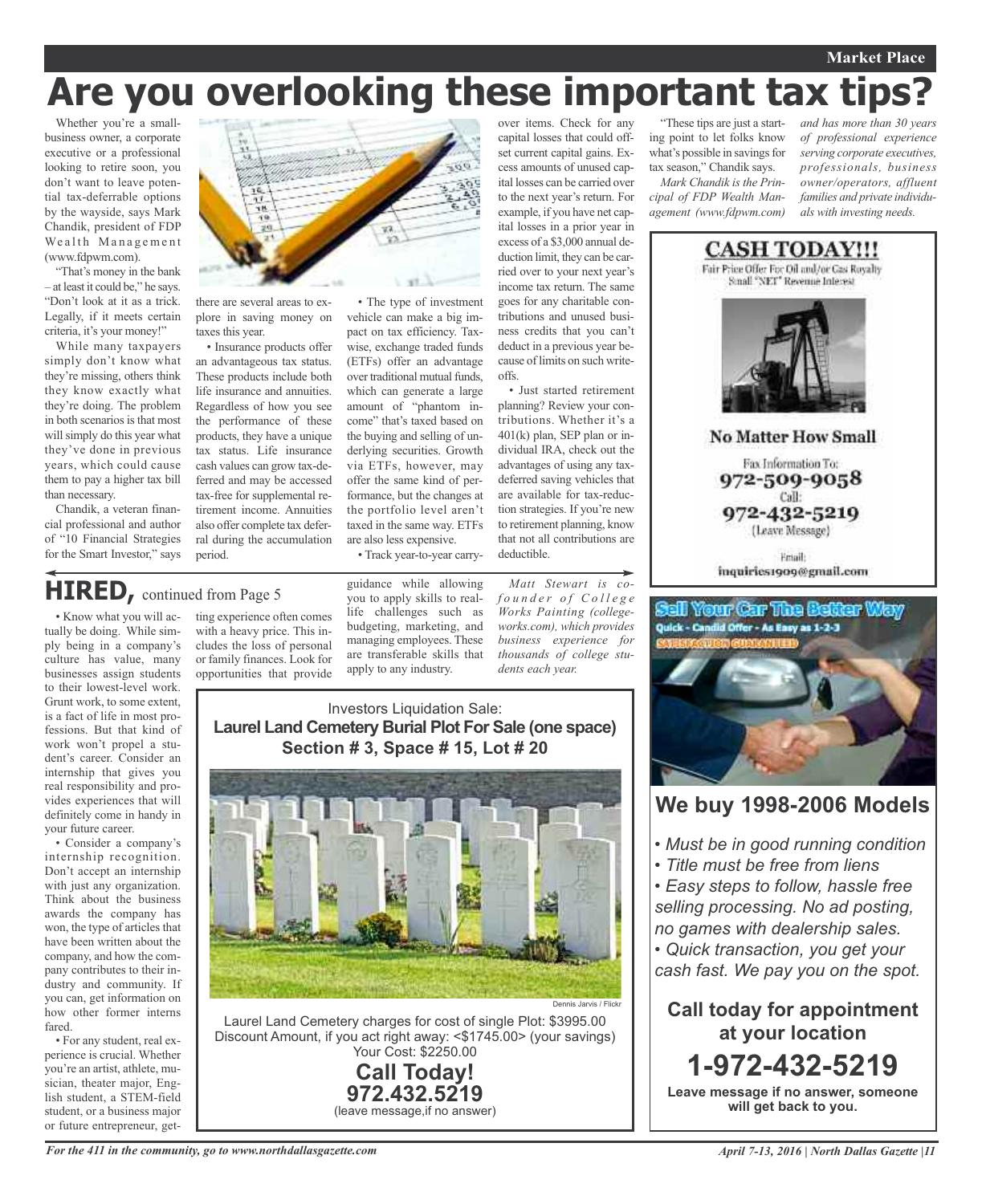### **New housing coming in 2017 for McKinney seniors**

The McKinney Housing Authority is held a groundbreaking for the rebuilding of Newsome Homes as a senior housing community located in east McKinney.

Officials are promising a state-of-the art facility that will include 180 low-income units. The announced project will be located near Amscott Street east of State Highway 5.

The demand is very high, with a reported waiting list

of 750 hoping to get a to learn that over 80 percent chance at moving into one of the apartments.

Newsome was one of only four housing public housing options available in McKinney and was over 50 years old. Unfortunately few repairs were made leaving it in such a condition that tearing it down and rebuilding was the better financial option.

Tax payers will be happy

### **FB police department enlists 'eyes' from community with SafeCam Initiative**

As one of its newest crime prevention and investigation tools, the Farmers Branch Police Department is asking local residents and businesses to register their surveillance cameras for the SafeCam initiative.

"Citizen-provided security camera footage is becoming an increasingly valuable asset to our department, helping to establish

leads and identify suspects," said Farmers Branch Police Chief Sid Fuller.

"Surveillance video recorded by cameras owned by residents and business owners have resulted in the arrest of numerous criminals."

Chief Fuller explained that the SafeCam Initiative asks residents and business

owners with exterior security cameras to register them with the department so investigators know who they can contact in the event of an incident in their neighborhood or business area.

2017.

of the costs are being financed through private debt with tax credit equity as well. In addition, the city and Community Development Block Grant are a few of the other contributors. Current Newsome residents received vouchers to cover their housing during construction. The revamped Newsome will open in

For more information, contact the Farmers Branch Police Department Crime Prevention office at 972- 919-9135.



### **Same Day Move-In • GREAT Location!! (Dallas)**

STOP PAYING SO MANY FEES! Our rent is FULL SERVICE. We pay for utilities – electricity, heating, air conditioning, and janitorial services … it's all included! No "Plus-E"– No "CAM."NO PERSONAL OR BUSINESS FINANCIAL HISTORY REQUIRED! GREAT DEALS ON ONE-ROOM SUITES! --- STOP PAYING TOO MUCH RENT! (Just North of Downtown Dallas)

• Surveillance Camera • No Application or Application Fees • Five-Page lease - Short & Simple • Extremely Competitive Rates • Same-Day Move-In • Flexible Lease Terms • On-site Management, Maintenance, Leasing and Space Planning • Ample, Convenient Parking • No Credit Check • Beautiful Glass & architecturally unique Building! **Rent Starting at \$199 per month (9.99/sq.ft.)**

Office / Medical Space 1327 Empire Central (@ I-35 Stemmons Freeway) Dallas, TX 75247 (972) 432-5219

### CADNET/NORTH DALLAS GAZETTE **National and Local Classified Advertising Network**

To advertise call 972-509-9049 Email (ad for quote) opportunity@northdallasgazette.com

### Autos Wanted

A-1 DONATE YOUR CAR FOR BREAST CANCER! Help United Breast Foundation education, prevention, & support programs. FAST FREE PICKUP - 24 HR RESPONSE - TAX DEDUCTION 855-403-0213

### Employment

US Postal Service Now Hiring. 1-800-269-9731 \$21/hr avg. w/ Fed. Ben. incl. to start. FT/PT. Not affiliated w/ USPS.

Health & Fitness \*\*SPRING SPECIAL\*\* VIAGRA 60x (100 mg) +20 "Bonus" PILLS for ONLY \$114.00 plus shiping. VISA/ MC payment. 1-888-386-8074 www.newhealthyman.co m Satisfaction Guaranteed!!

VIAGRA100mg, CIALIS 20mg. 60 tabs \$99 includes FREE SHIP-PING. 1-888-836-0780 or www.metromeds.online

VIAGRA 100MG and CIALIS 20mg! 50 Pills \$99.00 FREE Shipping!  $100\%$  guaranteed. CALL NOW! 1-866- 312-6061

### **Misc. For Sale**

KILL BED BUGS! Buy Harris Bed Bug Killers/KIT. Hardware Stores, The Home Depot, homedepot.com

KILL ROACHES GUARANTEED! Harris Roach Tablets with Lure. Available: Hardware Stores, The Home Depot, homedepot.com

**Miscellaneous** AVIATION Grads work with JetBlue, Boeing, Delta and others- start here with hands on training for FAA certification. Financial aid if qualified. Call Aviation Institute of Maintenance 866-453-6204

Make a Connection. Real People, Flirty Chat. Meet singles right now! Call LiveLinks. Try it FREE. Call NOW: 1-888-909-9905 18+.

!! OLD GUITARS W A N T E D ! ! Gibson,Martin,Fender, Gretsch. 1930-1980. Top Dollar paid!! Call Toll Free 1-866-433- 8277

### Wanted to Buy

CAPITAL CLASSIC CARS Buying All European & Classic Cars. Any Condition. Any Location.Porsche, Mercedes, Jaguar & More! Top Dollar Paid.Capital-ClassicCars.com Steve Nicholas 571- 282-5153

CASH PAID- up to \$25/Box for unexpired, sealed DIABETIC TEST STRIPS. 1-DAY-PAYMENT.1-800-371- 1136

Wants to purchase minerals and other oil and gas interests. Send details to P.O. Box 13557 Denver, Co. 80201

*ADVERTISE to 10 Million Homes across the USA! Place your ad in over 140 community newspapers, with circulation totaling over 10 million homes. Contact Independent Free Papers of America IFPA at d a n i e l l e b u r n e t t ifpa@live.com or visit our website cadnetads.com for more information.*

Reader Advisory: the National Trade Association we belong to has purchased the following classifieds. Determining the value of their service or product is advised by this publication. In order to avoid misunderstandings, s vertisers do not offer employment but rather supply the readers with manuals, directories and other materials designed to help their clients establish mail order selling and other businesses at home. Under NO circumstance send any money in advance or give the client your checking, license ID, or credit card numbers. Also beware of ads that claim to guarantee loans regardless of credit and note that if a credit repair company does business o phone it is illegal to request any money before delivering its service. All funds are based in US dollars. 800 numbers may or may not reach Canada.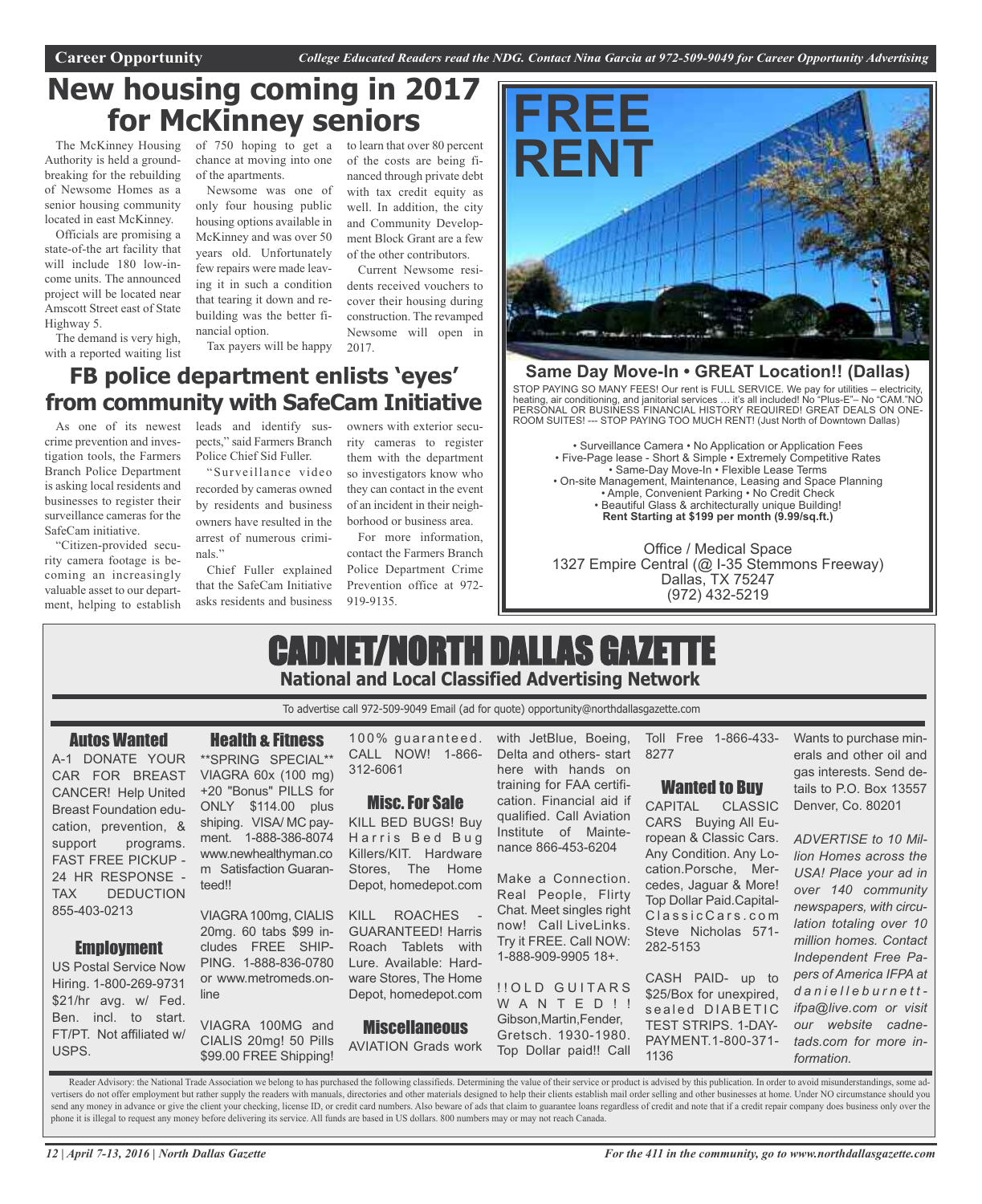### *On a quest for qualified candidates? Contact Nina Garcia at 972-509-9049* **Career Opportunity**

## **Dannon partners with Tarrant County College for \$123,915 job-training grant**

 $AUSTIN - Dannon Co.$ Inc. (Dannon) has partnered with Tarrant County College (TCC) to provide job training for 91 new and incumbent workers using a \$123,915 Skills Development Fund grant from the Texas Workforce Commission (TWC). The grant will benefit workers in the Workforce Solutions for Tarrant County area.

This grant will be used to provide customized training to 91 new and incumbent workers for industry-related topics with focused instruction on precision instruments and measurements, manufacturing processes, electrical maintenance and material handling. Trainees will include machine operators, maintenance and utility mechanics, manufacturing engineers, material handlers, electricians, and processing technicians. Upon completion of training, the workers will receive an average wage of \$25.54.

"Skills grants deliver cus-

### **ADWEEK,** continued from Page 10

me (like: the importance of strong professional support and my awesome professional team) and I've been thinking about how to discuss those things with anyone who is interested, in an alternate forum. But until then… Grab this week's ADWEEK. Read it. I hope you enjoy it. And thank you for being patient with me while I figured out how to post this in a way that felt both celebratory and honest."

Drivers-Co: \$1,250+ per week, Weekly guarantee + mileage. Benefits, Vacation, Home Daily, Class A / Good Driving Record. **sunsetlogistics.com 817-589-1455**

tomized training solutions only employee skills, but that help Texas employers and workers succeed in the marketplace," said TWC Chairman Andres Alcantar. "This investment builds not

the capabilities of our community colleges to the benefit of employers and the community. We are pleased to make this investment."

Employers seeking more information about the Skills Development Fund may visit the TWC website at www.texasworkforce.org/s kills.



#### **COME HELP BUILD A** SUSTAINABLE WORLD<br>The Arges ready mix team is hiring drivers at multiple fountions to join our<br>team and help us bund a sustainable world. . A ru B CDL<br>- Weekly safe froid burnis . Competitive hourly rates - Weekly sale load bonus - Annual performance bonus<br>- Excellent benefits, including 401s - Must he at least 35 years of age . Full-time positions + Two years commercial driving experience preferred **ARGOS** Call 972-556-0735 or visit closest location for more information www.argo-us.com



Ed Bell Construction is a Dallas based heavy highway contractor doing business in the North Texas market since 1963. With clients such as TxDOT, Dallas County Public Works, and the Cities of Dallas, Fort Worth, Richardson and Mansfield (plus many others), we have a strong backlog of work in the highway market locally. We are currently hiring for the following positions: **Laborers (Earthworks, Underground, Paving)**

- **Finishers (Paving, Paving/Straightedge)**
- **Flagger**
- **Work Zone Barricade Servicer**
- **Dozer Operators**
- **Trackhoe Operators**
- **Loader Operators**
- **Blade Operators**
- **Mixer Operators**
- **Roller Operators**
- **CDL Drivers (Fuel Truck)**

Available: multiple openings Rate: Negotiable

Must have own transportation Years of Experience required will vary, from 6 months to 2 years (depending on position) **Physical and Drug Screen Required Must have a Clear Background**

**Must be at least 18 years old Must apply in PERSON, Monday – Friday from 8am to 11am @ 10605 Harry Hines Blvd.**

**Please visit our website: www.edbellconstruction.com/careers Or email your resume to: careers@edbellconstruction.com**



**Attention Suppliers of Goods, Services and Construction**

**Review Competitive Opportunities at www.bidsync.com**

**www.garlandpurchasing.com**

**972-205-2415**



REGISTER ONLINE TO TAKE THE CITY OF IRVING'S NEXT CIVIL SERVICE ENTRANCE EXAM

### *www.cityofirving.org*

*The City of Irving does not discriminate on the basis of race, sex, religion, age or disability in employment or the provision of services.*

**Statewide African American Press\Association is seeking a statewide sales representative.**



The Texas Publishers Association is seeking a statewide sales representative to

represent the overall sales objective for the organization. Individual must have a proven sales track record with local and regional sales strategies.

Also the individual must be:

- A self-starter
- Have excellent written and verbal communication skills
- A visionary
- Professional

• Have excellent organizational skills Previous advertising agency and direct sales experience a plus. Position is commission based.

Serious inquiries only. **Please email resume to inquiries1909@gmail.com or leave a message for the position at 972-432-5219.**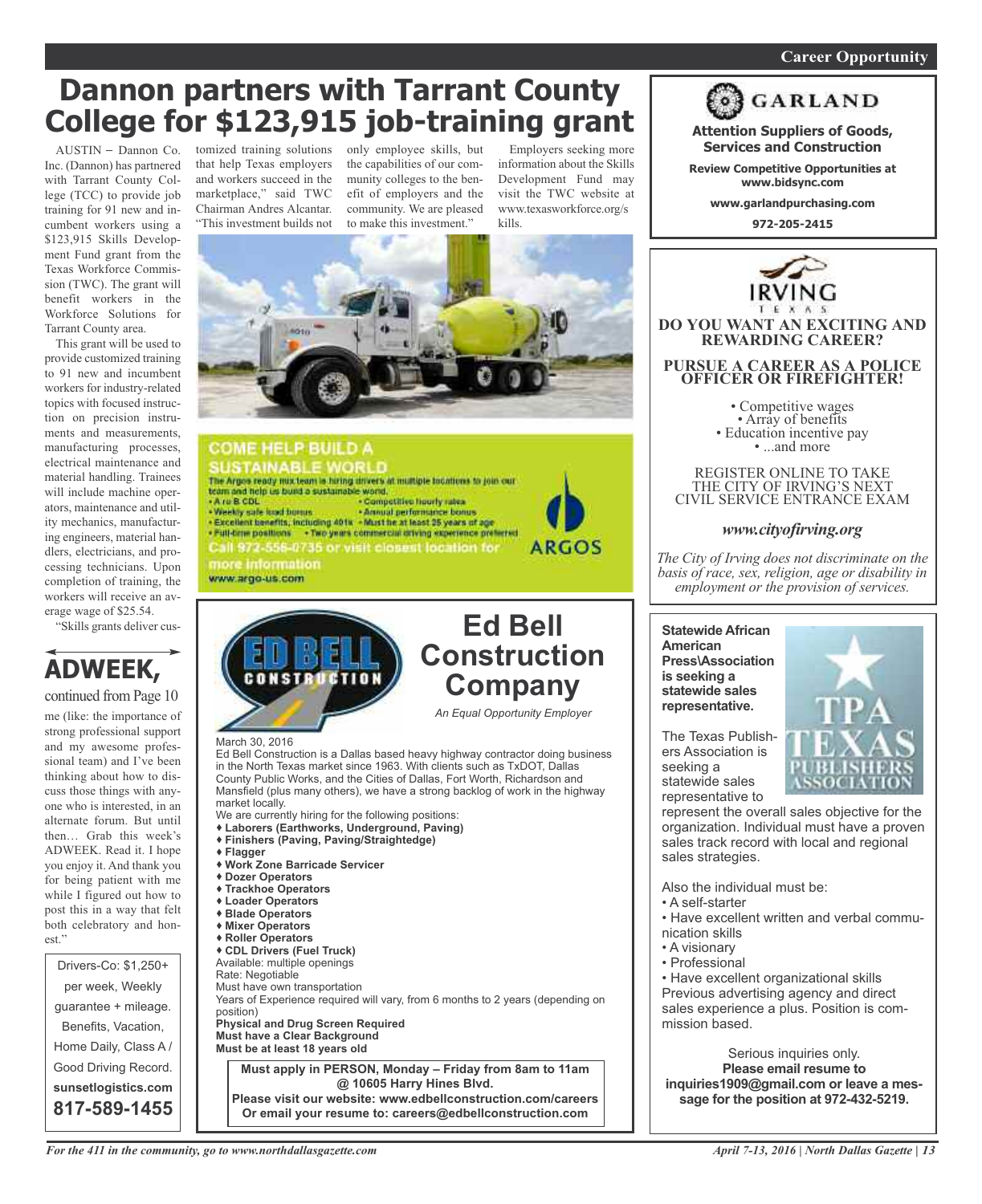### **BETHEL BIBLE FELLOWSHIP, CARROLLTON (A PLACE TO BELONG)**

#### **April 10, 9:45 a.m.**

You're invited to our Sunday Morning "Prayer and Meditation" followed by Morning Worship Service at 10 a.m. See what God is doing through and with us; you will be blessed.

#### **April 10, 12 Noon**

How do you impact others? Join us Sunday at noon in Bible Study; Senior Pastor Woodson, Pastor Brenda Patterson and others will teach a series on "Design for Discipleship, Book 2 through Book 7."

Learn how to introduce others to Christ and make Him known to them; to help others know and grow in God's word; and to give others clarity and direction.

#### **April 13, 7 p.m.**

Join us in Wednesday's Prayer and Bible Study Class with Senior Pastor Dr. Woodson and/or Pastor Brenda Patterson teaching a series on "Design for Discipleship, Book 3 through Book 7." Spiritual maturity is God's desire for you. It's Time to Grow; Ephesians 4:12 & 13.

Dr. Terrance Woodson, Senior Pastor 1944 E. Hebron Parkway Carrollton, TX 75007 972-492-4300 www.bethelbiblefellowship.org

#### **CHRIST COMMUNITY CHURCH IN RICHARDSON**

 $\frac{1}{2}$  ,  $\frac{1}{2}$  ,  $\frac{1}{2}$  ,  $\frac{1}{2}$  ,  $\frac{1}{2}$  ,  $\frac{1}{2}$  ,  $\frac{1}{2}$  ,  $\frac{1}{2}$  ,  $\frac{1}{2}$  ,  $\frac{1}{2}$ 

#### **April 10, 9 a.m. and 11 a.m.**

You're invited to join us for morning worship as we praise and worship God for His blessings.

#### **April 13**

Join us at 12 Noon with Rev. Viveca Potter teaching on the Word of God; come back at 6:45 p.m. for Corporate Prayer and stay for

Senior Pastor Autry at 7:30 p.m. teaching on the Word of God. Our youth will come for Food and Fellowship at 7 p.m. followed by Bible Study at 7:30 p.m.

Dr. Terrence Autry, Senior Pastor 701 Centennial 972-991-0200 Richardson, TX 75081 www.Christcommunityrichardson.org

 $\mathcal{L}_\text{max}$  and  $\mathcal{L}_\text{max}$  and  $\mathcal{L}_\text{max}$ 

### **FELLOWSHIP CHRISTIAN CENTER CHURCH IN ALLEN "THE SHIP"**

**April 10, 8 a.m.** Join us in our Sunday Services as we praise and worship God in the Joycie Turner Fellowship Hall, 200 West Belmont Drive in Allen; followed by our Sunday Worship Services at Bolin Elementary School in Allen, Texas 75002 and bring someone with you, you will be blessed.

### **April 13, 12 p.m.**

You're invited to our Wednesday's 12 Noon-Day Live, Prayer and Bible Study and/or our Wednesday Night Live, Prayer and Bible Study at 7 p.m. to learn more about God's Word at the Joycie Turner Fellowship Hall, 200 West Belmont Drive in Allen. Be encouraged by God's plan for your maturity and His glory; and most of all, be prepared to grow.

### **April 24, 8 a.m. Every 4th Sunday**

Calling All Youth! Join our Hype Sunday Worship (first service only) on our main campus at 200 West Belmont Drive and be blessed.

Dr. W. L. Stafford, Sr., Ed. D. Senior Pastor 5705 Cheyenne Drive at Bolin Elementary School in Allen 75002 for Sunday Morning Worship and the Admin. Building Address is 200 W. Belmont Drive Allen, TX 75013 972-359-9956 www.theship3c.org  $\mathcal{L}_\text{max}$  and  $\mathcal{L}_\text{max}$  and  $\mathcal{L}_\text{max}$ 

#### **INSPIRING BODY OF CHRIST CHURCH, Let's Go Fishing! MATTHEW 4:19**

### **April 8, 7 p.m.** All men, you're welcome to our Men's Friday Night Service for fellowship and

learning what God requires of men as leaders of households and in the community.

**April 10, 7:30 and/or 11:30 a.m.** You're invited this Sunday as we praise, worship, honor and magnify God's Holy name.

**April 11, 7 p.m.** Join us in Monday School as we learn what God has to say to us.

Pastor Rickie Rush 7701 S Westmoreland Road Dallas, TX 75237 972-372-4262 www.Ibocchurch.org

#### **MT. OLIVE CHURCH OF PLANO (MOCOP)**

 $\mathcal{L}=\mathcal{L}^{\mathcal{L}}$  , where  $\mathcal{L}^{\mathcal{L}}$  , we have the set of the set of the set of the set of the set of the set of the set of the set of the set of the set of the set of the set of the set of the set of the set of

**April 10, 10 a.m.** Join us for Sunday Worship Service as we praise and worship God for His Honor and His glory. Call the church for details.

### **April 13, 7 p.m.**

You're invited to our Wednesday's Bible Study class; you will learn what God has to say to us. Come to be encouraged by God's plan for your spiritual growth and His glory.

Pastor Sam Fenceroy Senior Pastor and Pastor Gloria Fenceroy 300 Chisholm Place Plano, TX 75075 972-633-5511 www.mocop.org  $\overline{\phantom{a}}$  , and the set of the set of the set of the set of the set of the set of the set of the set of the set of the set of the set of the set of the set of the set of the set of the set of the set of the set of the s

#### **MT. PISGAH MISSIONARY BAPTIST CHURCH**

**April 10, 10 a.m.** You're invited to join us in our Worship Service at our new home, 1020 Sherman Street in Richardson, Texas. Call the church for details.

**April 11, 9 p.m.** Join us for our Intercessory Prayer Ministry and our Monday's Conference calls. R. W. Townsend, Senior Pastor 1020 Sherman Street Richardson, TX 75081 972-241-6151 www.dallasmtpisgah.org

### **NEW MOUNT ZION BAPTIST CHURCH**

 $\mathcal{L}$  , and the set of the set of the set of the set of the set of the set of the set of the set of the set of the set of the set of the set of the set of the set of the set of the set of the set of the set of the set

### **April 10**

You're invited to join us for Early Morning Services at 7:30 a.m., followed by Sunday School at 9 a.m. and Morning Worship at 10:30 a.m.

Dr. Tommy L. Brown Senior Pastor 9550 Shepherd Road Dallas, Texas 75243 214-341-6459 www.nmzb.org

**SHILOH MBC IN PLANO (WHERE COMMUNITY BECOMES FAMILY)**

 $\mathcal{L}=\mathcal{L}^{\mathcal{L}}$  , where  $\mathcal{L}^{\mathcal{L}}$  , we have the set of the set of the set of the set of the set of the set of the set of the set of the set of the set of the set of the set of the set of the set of the set of

**April 10, 10 a.m.** Join us as we praise and worship God in our Morning Worship Services. You will be blessed.

### **April 13, 7 p.m.**

You're invited to our Wednesday's Bible Study to learn more about God's Word. Come and be encouraged by God's plan for your maturity and growth; it's all for His glory and His honor.

Our church ministries offer opportunities for motivation and growth; join us and see.

Dr. Isaiah Joshua, Jr. Senior Pastor 920 E. 14th Street Plano, TX 75074 972-423-6695 www.smbcplano.org

### **WESTSIDE BAPTIST CHURCH, LEWISVILLE**

**April 10,**

**7:45 and 10:45 a.m.** You're invited to join us for Sunday Morning Worship Service, as we praise and worship God for His many blessings.

#### **April 13, 12 Noon** Join us for Prayer and Bible Study with Pastor Bessix teaching on the word of God and praying for the sick.

Minister Thomas Bessix Senior Pastor 900 Bellaire Blvd. Lewisville, TX 75067 972-221-5668 www.wbcchurch.org



Kedra A. Flowers CPA PC www.IRSsafe.com

**Non-Profit Org. Events**

• Fundraisers (Concerts)

NDG now has a "Special Advertising Package"for churches and non-profit organizations that need to let the community know about your Special Event.

### Opportunity You Can Measure...

### **Church Events**

- Church Anniversary
- Pastor's Anniversary
- Women's Day
	-

### • Men's Day • Special Events (Personal or Community)

### Special Rate \$199 (Black & White, per insertion)

Ad size - 4.905"x 6"(Quarter Page, B&W) (NOTE: Color Ad \$75 extra per inserion) Production disclaimer - NDG ad meake-ready is not included in promotion. Layout/production of "copy ready"ad will be a nominal extra cost.

E-mail ad copy to: Marketing@NorthDallasGazette.com or call our Marketing Department today!





*For the 411 in the community, go to www.northdallasgazette.com*

### **Church Happenings www.NorthDallasGazette.com**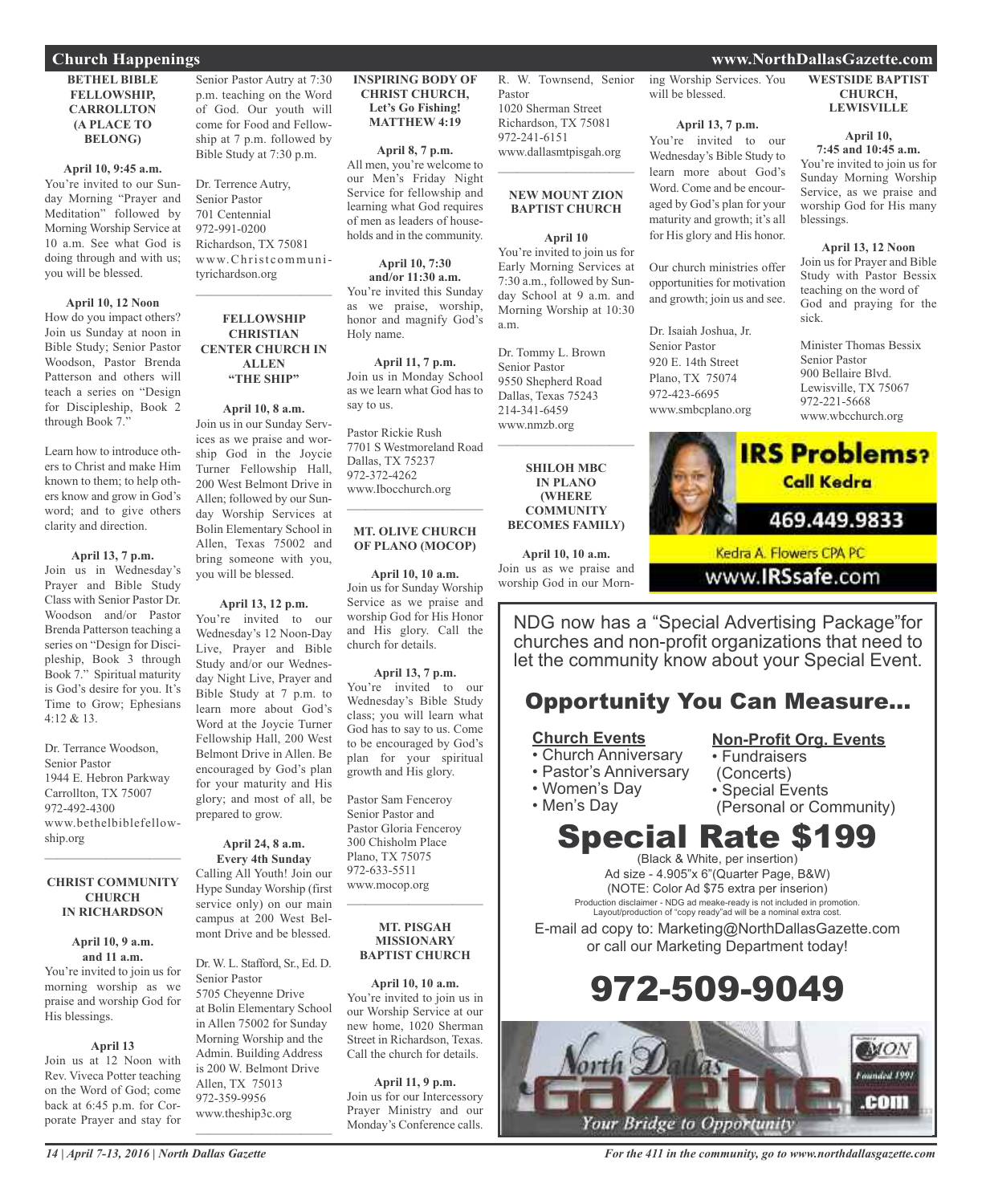### **www.NorthDallasGazette.com Church Directory**

# **Let someone know you care**



*Send email to: businessoffice@ northdallasgazette.com to sign up for Sister Tarpley's weekly electronic newsletter.*

*The Lord loves righteousness and justice; the earth is full of His unfailing love.* Psalm 33:5

A loved one died, and on that clear, cold morning, in the warmth of the day the other person was struck with the pain of learning that sometimes there isn't anymore.

No more hugs, no more special moments to celebrate together, no more phone calls just to chat, no more "just one minute."

Sometimes, what we care about the most gets all used up and goes away, never to return before we can say, "good-bye," before we can say, "I love you."

So while we have it. Its best we love it, care for it and fix it when it's broken . . . and heal it when it's sick.

This is true for spouses, children, other family members, friends, marriages, aging parents and grandparents. We keep and love them because they are worth it, because we are worth it.

Some things we keep -

- like a best friend who moved away or a classmate we grew up with. There are just some things that make us happy, no matter what.

Life is important, like people we know who are special; and so, we keep them close! Suppose one morning you never wake up, do all your family and friends know you love them?

I was thinking . . . I could die today, tomorrow or next week, and I wondered if I had any wounds needing to be healed, friendships that needed rekindling or three words needing to be said.

Let every one know you love them. Even if you think they don't love you back, you would be amazed at what those three little words and a smile can do. Live today to the fullest because tomorrow is not promised.

Yesterday, Today and Tomorrow: There are two days in every week about which we should not worry, two days which should be kept free from fear and apprehension.

One of these days is YESTERDAY with its mistakes and cares, its faults and blunders, its aches and pains. Yesterday has passed forever beyond our control. All the money in the

world cannot bring back

Second Keybeardist Needed: Please Call For Into www.lhesnipTo.org DBFelowskip Christian<br>BGConter Church 977 778 0058 200 W. Bernont Dove - Allery, TX 75013 A Kingdom Building Church **Early Morning Service** Fasto"<br>Surfact, S 200 W. Behneni Drive<br>Allen, TX 75013 8.00 um. Inday Morning Worship Stereo Librariary<br>SSO Babbaros Thom 9:30 0.01 eaday Night Chu<br>0.9: Banim Dive<br>8.1m (120.1501)<br>- 200 p.m. arty Tashe Grafford

Yesterday. We cannot erase a single word we said. Yesterday is gone forever.

not worry about is TO-MORROW with its possi-



The other day we should ble adversities, its burdens, its large promise and poor performance. Tomorrow is also beyond our immediate control.

> Tomorrow's sun will rise, either in splendor or behind a mask of clouds—but it will rise. Until it does, we have no stake in Tomorrow, for it is as yet unborn; and its no guarantee that we live to see Tomorrow.

> This leaves only one day – TODAY – Any man or woman can fight the battles of just one day! It is only when you and I add the burdens of those two other eter

nities – Yesterday and Tomorrow that we break down.

It is not the experience of Today that drives men and women into a state of depression and worrying—it is remorse or bitterness for something which happened Yesterday which is forever beyond our control; and the dread of what Tomorrow which is yet unborn and beyond our immediate control, may bring.

Let us, therefore, live but one day at a time. Let Us Pray and Learn to Keep An Open Mind.









Islah Joshua, Jr. Fustor

SMBC: A church Focused on Excellence while Teaching the Word. Preaching the Gospel, Reaching the World

Worship Times: 8 and 11 a.m. Sunday School: 9:45 a.m. Mid-week: Wednesday at 7:00 p.m. Youth Church: Every 3rd, 4th, and 5th Sunday at 10:45 a.m. AWANA: Wednesday at 6:30 p.m. Contact Information: 972-423-6695 www.smbcplano.org